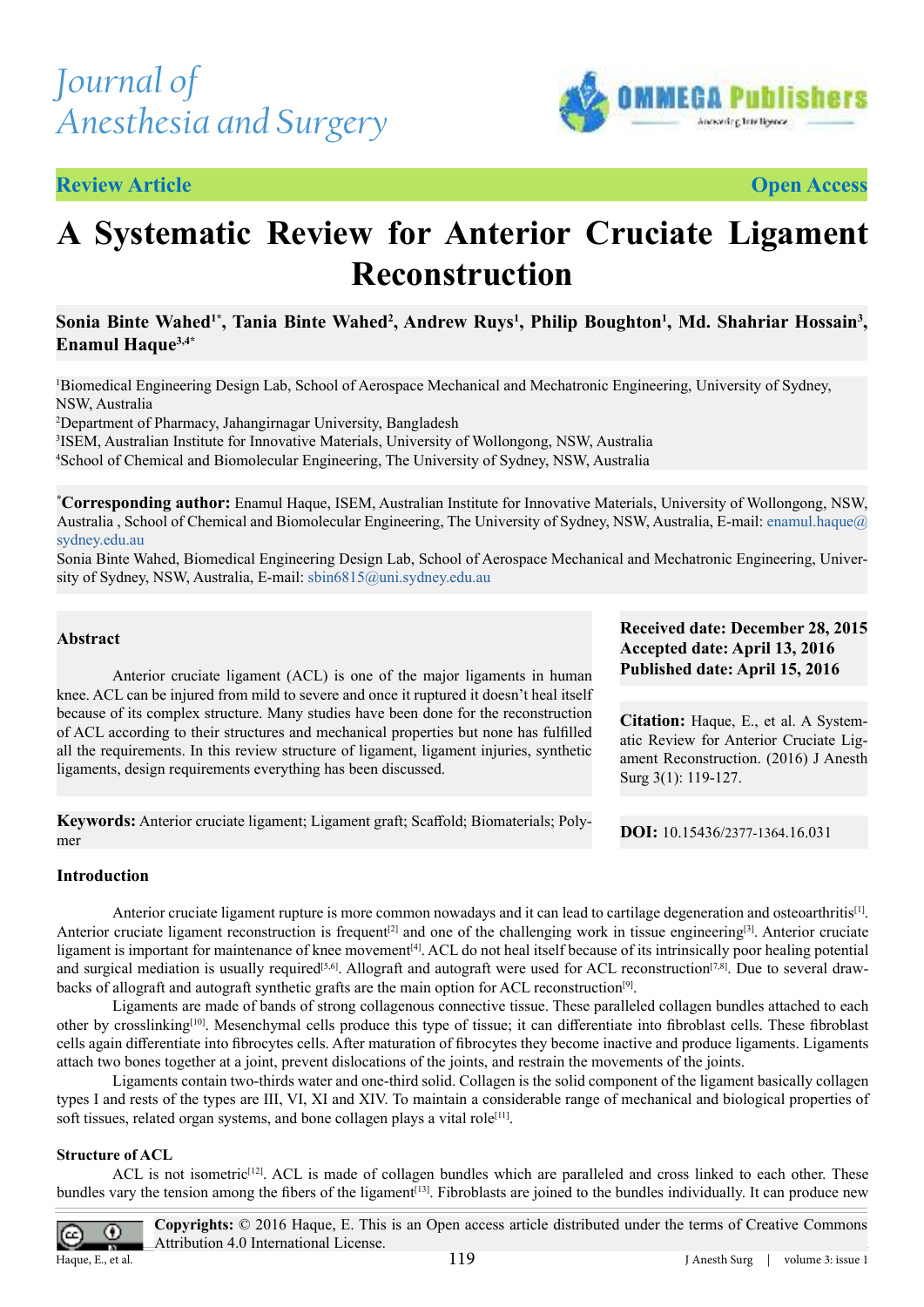collagen and remove old collagen by enzymatically break down process. These collagen fibers give high tensile strength to the ACL. The linear modulus, maximum stress, and strain energy density to maximum stress of the ACL were significantly less than similar properties for patellar tendons $[14]$ . Its role is essential for normal movement and assures joint stability<sup>[\[15\]](#page-5-10)</sup>. Age, weight, and activity level are the key factors to inluence the mechanical properties of ACL[\[16\]](#page-5-11). Injury of the ACL frequently occurs in the young and physically active population and is responsible for a loss of mobility and life's comfort $[17]$ .



**Figure 1:** Anterior cruciate ligament (ACL) and posterior cruciate ligament (PCL) of a normal ligament.

#### **Clinical Problems Related to ACL Injury**

 ACL injury more commonly causes knee instability that does injury to other knee ligaments. Injuries of the ACL range from mild such as small tears to severe when the ligament is completely torn. ACL can be torn in many ways. ACL injuries are common in soccer, floor ball and downhill players.8 9 ACL rupture can be examined by Lachman test and Pivot shift test<sup>[\[18\]](#page-5-13)</sup>. The anterior drawer test is performed on a patient in a supine position, hip flexed at 45° and the knee flexed at 90°, foot is then stabilized and tibia is pushed forward on the femur. In Lachman test patient should be on supine position but the knee flexed at 30º. The third test is pivot shift test.

 Zantop et al studied that around 56% of the patients suffered from complete rupture of two bundles at same location, for some patients PL can stay intact but all AM bundles had ruptured. The frequency of injury depends on mechanism of injury: medial meniscus tear (25-31%), lateral meniscus tear (2-41%), medial collateral ligament injury (15-50%), lateral collateral injury (4-8%).

#### **Treatment of ACL Rupture**

 MRI has chosen the best option for the diagnosis of ACL rupture. The sensitivity of MRI for acute ACL rupture is 90%. Many research has been done to restore the activity and function of ACL. Among them surgery with allograft, autograft, and synthetic grafts are gold standard for ACL treatment<sup>[\[19\]](#page-5-14)</sup>.



**MMFRA Public** 

**Figure 2:** Rupture of ACL after injury.

#### **Autografts**

 Most surgeons have preferred autograft and the most two common autografts are Bone-Patellar-tendon-bone (BPTB) and HTs[\[20\]](#page-5-15). Less risk of donor site morbidity, superior mechanical properties autografts are preferred to allograft $[21]$ .

 BPTB is the most commonly used autograft for young and active populations.The graft is generally chosen from the middle one third of patellar tendon, its better incorporation and faster healing promises it as a desired graft for ACL reconstruc- $\text{tion}^{[22]}$  $\text{tion}^{[22]}$  $\text{tion}^{[22]}$ .

 Quadruple strand Hamstring tendons has the similar characteristics like BPTB[\[23-25\]](#page-5-18). Due to donor site morbidity, anterior knee pain, and increased risk of patellar fracture some surgeons suggest to use HT than BPTB graft $[26]$ . Besides the good performance HT also has some drawbacks like weakness of remaining hamstrings<sup>[\[27-30\]](#page-5-20)</sup>, internal rotator musculature<sup>[\[31\]](#page-6-0)</sup>, and isokinetic knee flexor torque was higher in BPTB than HT<sup>[\[32\]](#page-6-1)</sup>.

 Quadriceps tendon with or without a patellar bone block is getting popularity besides BPTB and HT<sup>[\[33\]](#page-6-2)</sup>. This graft preserves hamstring function and avoid complications associated with BPTB and  $HT^{[34]}$  $HT^{[34]}$  $HT^{[34]}$ . There are several disadvantage of this graft include difficulty during graft harvest and curved proximal patellar surface etc<sup>[\[35\]](#page-6-4)</sup>.

## **Allograft**

 Allograft could avoid donor site complications such as patellar fracture, muscle weakness and knee pain<sup>[\[36,37\]](#page-6-5)</sup>. Several types of allograft can be used, including patellar tendon, quadriceps tendon, Achilles tendon, tibialis anterior tendon, tibialis posterior tendon, hamstring tendon, and fascia lata<sup>[\[38\]](#page-6-6)</sup>.

 Achilles tendon is an option because of its favorable mechanical properties<sup>[\[39,40\]](#page-6-7)</sup>, no concern for graft tunnel length mismatch<sup>[1]</sup>, graft diameter is easily matched to the patients, more cylindrical than patellar graft, has a greater cross- sectional area which gives better strength $[41,42]$ . Tibialis anterior allografts have similar strength to quadrupled hamstring graft<sup>[\[43,44\]](#page-6-9)</sup>.

 Allograft undergo a similar process of incorporation like autograft<sup>[\[45\]](#page-6-10)</sup>. Autograft can cause donor site morbidity, including various complications like anterior knee pain, pain when kneeling, patellar fracture<sup>[\[46\]](#page-6-11)</sup>, patellofemoral crepitation<sup>[\[47\]](#page-6-12)</sup>,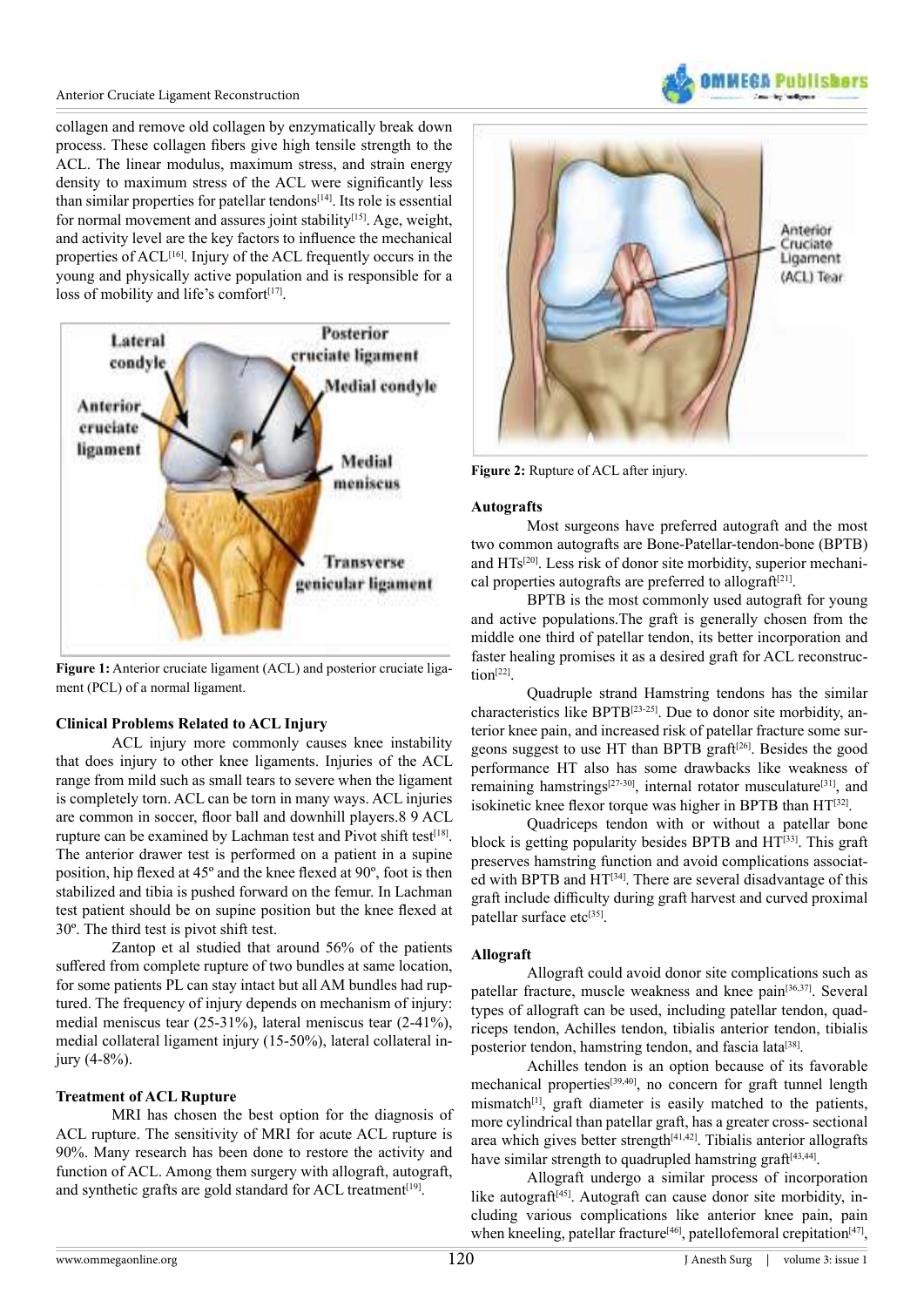

numbness caused by damage of the infrapatellar branch of the saphenous nerve, and possible loss of quadriceps strength<sup>[\[48\]](#page-6-13)</sup>.

 Allograft is expensive and delayed graft incorporation in compared with autograft<sup>[\[49\]](#page-6-14)</sup>. Due to the drawbacks of Allograft and auto grafts synthetic ligament graft is now the main attraction for ACL reconstruction. Auto graft can cause donor site morbidity and allograft may cause blood bone diseases to the patients<sup>[\[50\]](#page-6-15)</sup>. Currently, motion limitations are the most common complications of ACL reconstructions for augmented devices. Early rehabilitation have been invented to minimize these types of problems but when the biological graft is very weak this increased activity takes place during the early post-operative period. Throughout the early rehabilitation excessive stress on graft could cause damage to the graft tissue, resulting rupture of the graft. Thus, in the non-augmented graft, the advantage of early rehabilitation to improve range of motion must be balanced against the risk of overloading the weak postoperative graft $[51]$ .

#### **Synthetic ligament**

Synthetic ligament is an artificial ligament device for joining the ends of two bones. The device composed of a multilayered or tubular woven ligament having an extra-articular region, at least one bend region, at least one end region .Each region should be woven to give support and flexibility to the particular types of stresses<sup>[\[52\]](#page-6-16)</sup>.

 Some other advantages of synthetic ligament graft: (i) shorter operation times, (ii) lesser patient morbidity, (iii) economically efficient treatment, and (iv) lower risk of postopera-tive infection<sup>[\[53\]](#page-6-17)</sup>.



Figure 3: Artificial ligament devices for joining the ends of two bones.

#### **Characteristics of Ligament Graft**

• Graft must be strong but have just the right stifness to match the compliance of a normal ACL.

- Provoke a minimal degree of inlammation or toxicity in vitro.
- Controlled biodegradability to aid the formation of new tissue • Ligament should have good resistance to abrasion against

bones and joints<sup>[\[54\]](#page-6-18)</sup>.

#### **Tissue Engineering and Scafold**

Tissue engineering is clarified as the application of biological, chemical and engineering principles toward the repair, restoration or regeneration of living tissues, which must have the following criteria<sup>[\[55\]](#page-6-19)</sup>.

Porosity is one of the major requirement of a scaffold, it allows cell seeding or resettling throughout the materials and pore size is important for tissue ingrowth, it determines the inter-nal surface area available for cell attachment<sup>[\[56\]](#page-6-20)</sup>. A large surface area is essential for high number of cells, sufficient to rehabil-itate organ function, can be cultured<sup>[\[57,58\]](#page-6-21)</sup>. Porosity can regulate the performance and cellular response of the implant<sup>[55]</sup>.

#### **Mechanical Properties**

**Porosity**

 Mechanical properties of the scafold are often of critical importance especially when regenerating hard tissues such as ligament, tendon, cartilage, and bone. Artificial ACL perfectly mimics all the characteristics of a normal ACL in terms of strength, compliance, elasticity and durability without any side effects<sup>[\[59\]](#page-6-22)</sup>.

#### **Biocompatibility**

 Zigang Ge published that in ligament tissue engineering cells and materials are two important fundamental, and so the interactions between them are important. Materials could in-terfere with cells adhesion, proliferation, and differentiation<sup>[\[60\]](#page-6-23)</sup>. Cells could adhere to material surface by direct adhesion or by pre-absorbed protein<sup>[\[61\]](#page-6-24)</sup>. Recently to modify the materials to improve their biocompatibility two common methods are used (i) coating with "biocompatible materials" (ii) graft modification with bio scaffold.

**Table 1:** Mechanical properties of materials for synthetic grafts compared to normal ACL

| Materials                   | Ultimate tensile<br>strength $(N)$ | <b>Stiffness</b><br>(N/mm) |
|-----------------------------|------------------------------------|----------------------------|
| Human ACL                   | 1730                               | 242                        |
| Human hamstring graft       | 3790                               | 776                        |
| Human patellar-tendon graft |                                    | 685                        |
| Carbon fibers               | 660                                | $230 \times 10^{9}$        |
| Gore-Tex prosthesis         | 5300                               | 322                        |
| Dacron                      | 3631                               | 420                        |
| Twisted silk matrix         | 2337                               | 354                        |
| Parallel silk matrix        | 1740                               | 2214                       |
| KLAD                        | 280                                | 1500                       |
| Trevira                     | 68.3                               | 1866                       |
| Leeds Keio                  | 270                                | 2000                       |
| Braided PLGA                | 907                                |                            |
| PLLA fiber                  | 175                                |                            |

#### **Scafolds Manufacturing Process**

Scaffolds can be manufactured in many forms to give their required characteristics for specific applications. Fibres and fibre scaffolds are commonly made of natural polymers such as silk, collagen and synthetic polymers such as PLA, PLLA, PGA, PLGA, or glass<sup>[\[62,63\]](#page-6-25)</sup>.

#### **Silk**

 Silk has been chosen from other synthetic and natural proteins[\[64-66\]](#page-6-26) because (i) Silk has similar mechanical properties like ACL (ii) Biocompatible<sup>[\[67\]](#page-6-27)</sup> (iii) Avoids Bioburdens (iv) in vitro in tissue culture conditions it can maintain mechanical tensile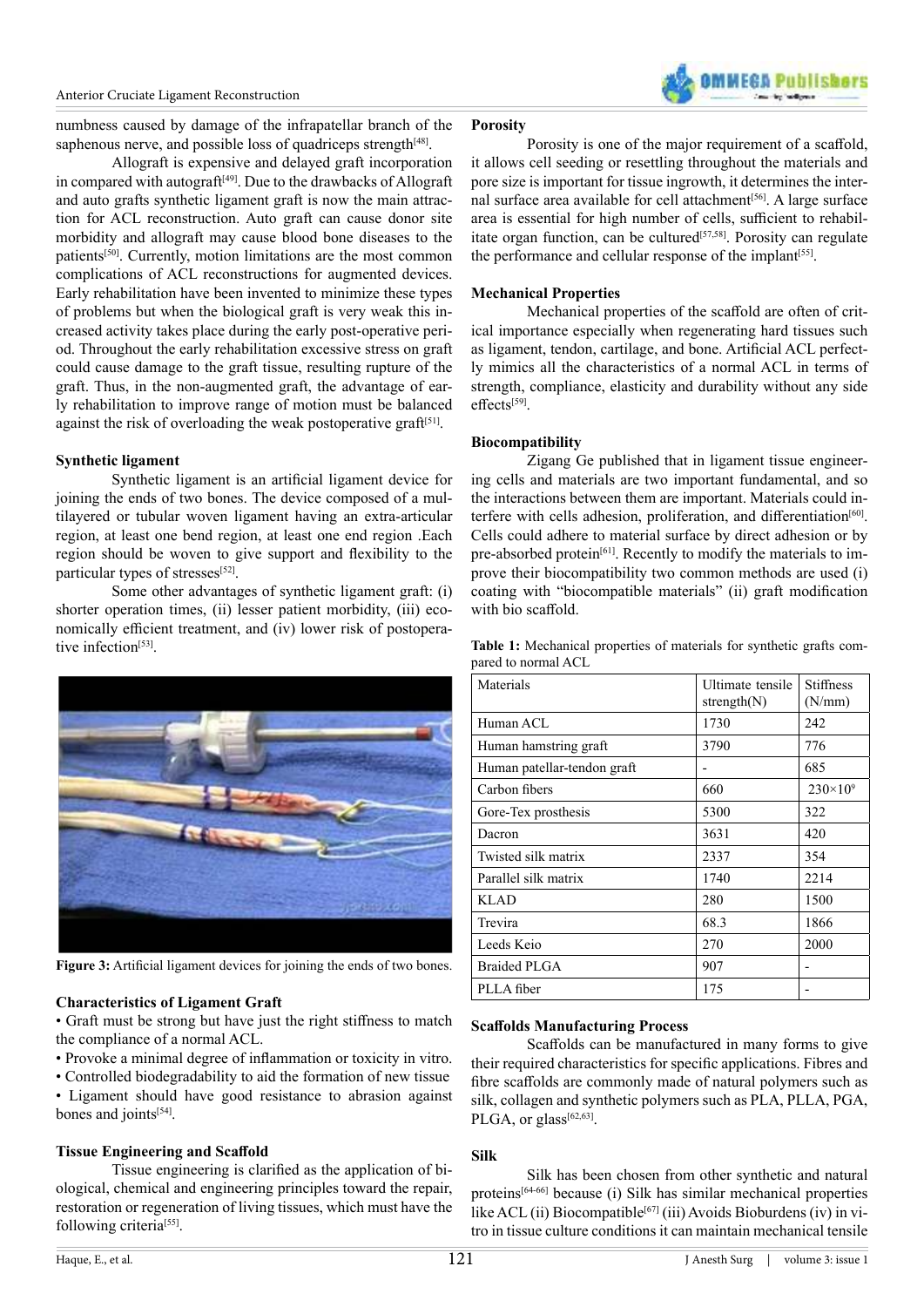

integrity. (v) In vivo it shows slow degradation<sup>[\[68\]](#page-6-28)</sup>. A wire-rope silk fiber was successfully designed in case of biocompatibility of this iber and matrix stifness and strength to match the whole geometry of ACL<sup>[\[69\]](#page-6-29)</sup>. For ACL reconstruction another Silk Fibroin knitted sheath with braided core (SF-KSBC) structure was prepared to perform diferent tasks, such as porous core structure to give strong mechanical support and the sheath structure to prevent the wear and to permit cell adhesion, proliferation, and migration towards the core[\[70,71\]](#page-6-30). A novel silk/TCP/PEEK scaffold (silk ACL scaffold blended onto the TCP scaffold and fixed with a PEEK anchor) was developed to mimic the human platelar- bone-tendon-bone autograft and it may hold promise as a good synthetic ACL graft $[72]$ . By maintaining ligament matrix and gene expression and collagen ibril assembly knitted silk and collagen sponge scaffold can develop not only structural and functional ligament repair<sup>[\[73\]](#page-6-32)</sup>. but also protects articular cartilage and meniscus from degeneration<sup>[\[74\]](#page-7-0)</sup>.

#### **Collagen**

Some researchers have invented a scaffold which is three dimensional and made of type I collagen<sup>[\[75\]](#page-7-1)</sup>. This collagen is extracted from bovine submucosa and intestine or rat tails. It should be treated to separate foreign antigens, to halt the degradation rate cross linking should be done, and to develop its mechanical strength<sup>[\[76\]](#page-7-2)</sup>.Tensile strength of collagen fibers can be increased by decreasing the iber diameter .Another study a collagenous ACL prostheses were developed by embodying a 225 reconstitute collagen type I fibers in type I collagen matrix and placing polymethymethacrylate bone ixation plugs on the ends[\[77\]](#page-7-3) .

## **Synthetic Polymers**

 A polymer mesh of polycaprolactone and polyester urethane urea was fabricated to induce ligament regeneration<sup>[\[78\]](#page-7-4)</sup>. Polycaprolactone and chitosan blends has been invented for the production of collagen in ligament regeneration<sup>[\[79\]](#page-7-5)</sup>. A composite scaffold of knitted structure and aligned PLCL microfibers were invented for ligament regeneration<sup>[17]</sup>. Efficacy of UHMWPCL over normal PCL, UHMWPCL degrades more slowly, allowing the fibres to grow longer<sup>[\[80\]](#page-7-6)</sup>.

PGA and PLLA are the two main synthetic polymers<sup>[\[81\]](#page-7-7)</sup>. Poly-lactic-co-gyclide (PLGA) and poly-L-lactic (PLLA) are isoforms of these products. This polymers have a wide range of physical and mechanical properties appropriate for tissue inte-gration when it degrades by hydrolysis or enzymatic activity<sup>[\[82\]](#page-7-8)</sup>. Twisted fiber architectures composed of silk matrix and PLA fibres can promote ligament tissue regeneration. PGA has the highest strength Compared to PLLA and PLAGA but it degrades more quickly<sup>[\[83\]](#page-7-9)</sup>. Sahoo et al. studied that a novel biodegradable nano microfibrous PLGA scaffold had been invented in order to provide a large surface area for cell attachment<sup>[\[84\]](#page-7-10)</sup>.

| <b>Biomaterial</b>                                      | Advantages                                                                                  | Disadvantages                                                                                                 |  |
|---------------------------------------------------------|---------------------------------------------------------------------------------------------|---------------------------------------------------------------------------------------------------------------|--|
| $C$ o $11a$ -<br>gen[85-87]                             | Biocompatible,<br>major<br>component of native ACL                                          | mechanical<br>Lacks<br>strength, immunogenic                                                                  |  |
| Hyaluronic<br>acid <sup>[88]</sup>                      | Biocompatible<br><b>ECM</b><br>component; can<br>be in<br>sponge or hydrogel form           | mechanical<br>Lacks<br>strength.                                                                              |  |
| $Si1k^{[89]}$                                           | Good tensile strength                                                                       | Limited<br>cell<br>adhesion.<br>Sericin coating is immu-<br>nogenic.                                          |  |
| Algi-<br>nate <sup>[90-91]</sup>                        | Biocompatible, can en-<br>capsulate cells, can be in<br>sponge or hydrogel form             | Lacks<br>mechanical<br>strength.                                                                              |  |
| $\mathcal{C}$<br>$\mathbf{i}$<br>h<br>$tosan^{[92-93]}$ | Biocompatible,<br>chemi-<br>cally modifiable                                                | Limited cell adhesion and<br>lacks mechanical strength                                                        |  |
| $PGA^{[94]}$                                            | Common FDA-approved<br>suture material.                                                     | Rapid degradation and loss<br>of mechanical Strength,<br>biologically inert. Acidic<br>degradation By product |  |
| $PDS^{[95]}$                                            | Common FDA-approved<br>material Easily<br>suture<br>manufactured into differ-<br>ent forms. | Rapid loss of mechanical<br>strength.                                                                         |  |
| PLGA <sup>[96]</sup>                                    | Degradation rate can be<br>changed. Easily manu-<br>factured.                               | Biologically inert, Acidic<br>degradation by product                                                          |  |
| $PCL^{[97]}$                                            | Common FDA approved<br>suture material, Easily<br>manufactured.                             | slow degradation<br>Very<br>rate, biologically inert.                                                         |  |
| PLLA <sup>[98]</sup>                                    | Slow degradation rate,<br>better cell adhesion than<br>PLA or PLGA. Easily<br>manufactured. | Biologically inert, Acidic<br>degradation by                                                                  |  |
| PET <sup>[99]</sup>                                     | Nondegradable, biocom-<br>patible, mechanically<br>strong properties                        | Insufficient hydrophilicity<br>and bioactivity                                                                |  |

#### **ACL Reconstruction by Using Prostheses Stryker/Dacron ligament**

Between 1989<sup>[\[100\]](#page-7-11)</sup> and 1997<sup>[\[101\]](#page-7-12)</sup> ten case series published to report the use of Stryker/Dacron ligament for anterior cruciate ligament reconstruction[\[87-91,101-105\]](#page-7-13). The graft is composed of a central core of four tightly woven tapes encased by a sheath of loosely woven velour, it was hoped that it can improve functional scoring and objective stability with long term follow up but there was a high objective failure rate<sup>[\[92,106\]](#page-7-14)</sup>. H. Pinar studied that mechanical characteristics of a knitted 8mm Dacron tube was used as augmentation for patellar tendon strips was analysed and compared with LAD tendon strips, composite was stifer than LAD<sup>[\[93,107\]](#page-7-15)</sup>.

#### **ABC Surgicraft**

 The surgicraft ABC prosthetic ACL has carbon and polyester ibres combined in a partial braid by a zigzag assembly, which possess the mechanical characteristics suitable for ACL replacement<sup>[54]</sup>. but after surgery it appears to be associated with high failure rate<sup>[\[94,108\]](#page-7-16)</sup>.

 Guidoin et al. published that ABC surgicraft prostheses were well encapsulated by collagenous tissue which penetrated to the core of the ligament but after surgery it appears to be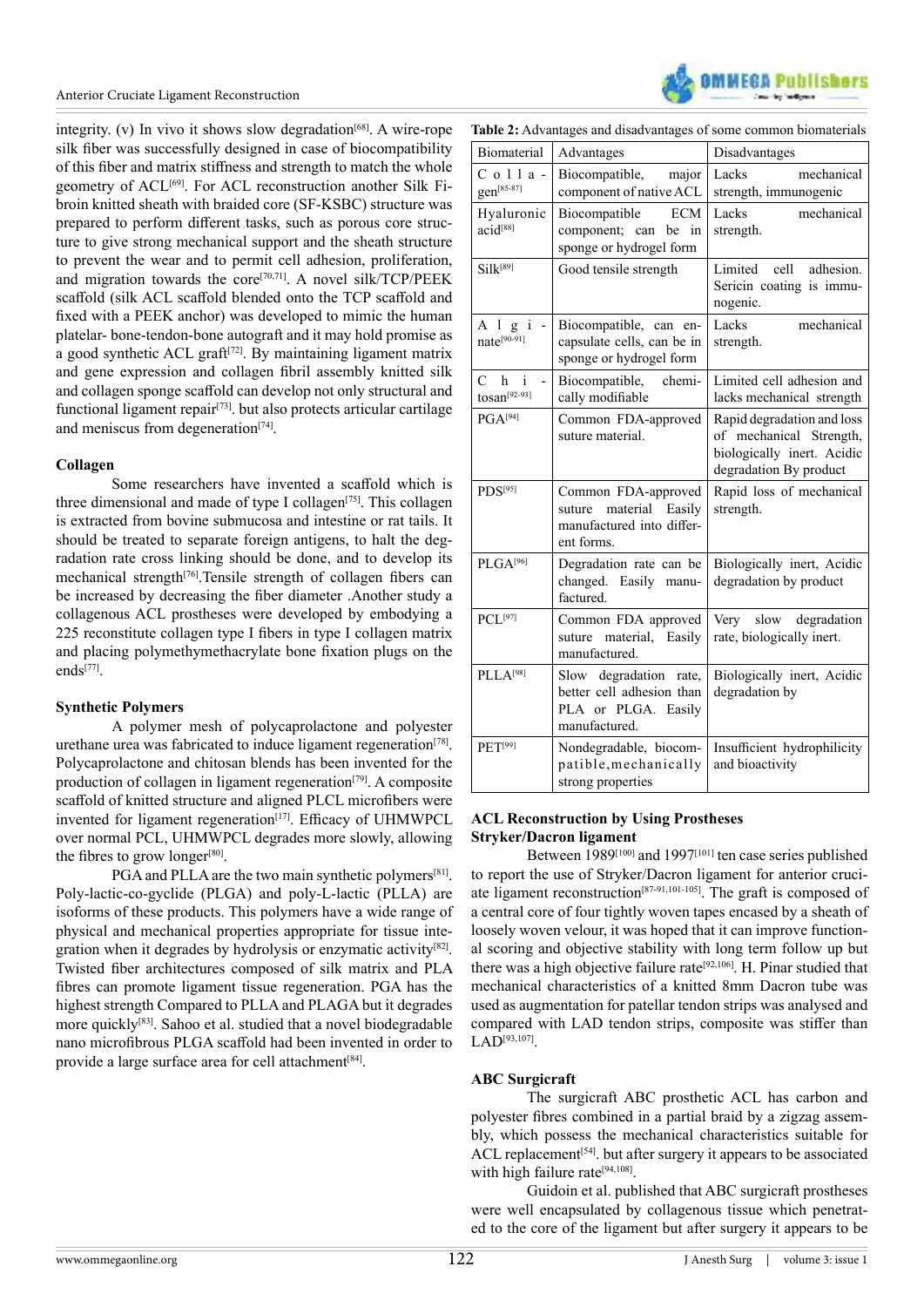

associated with high failure rate. The graft was implanted by two diferent techniques and studies have shown that there is no significant difference between two graft replacements<sup>[\[95,109\]](#page-7-17)</sup>. synovitis and stifness problem was noticed due to particulate debris[\[96,97,110,111\]](#page-7-18) .

#### **Gore-Tex**

 A synthetic ligament was invented by W.L. Gore and associates in the  $1970s^{[98,112]}$  $1970s^{[98,112]}$  $1970s^{[98,112]}$ . Gore-Tex/autogenous composite graft was developed to combine the advantages of the immediate stability of a synthetic with the long term stability of an autograft $[99,113]$ . The Gore-Tex ligament is made of poly tetrafluoroethylene (PTFE) or Telon ibre in a single stranded braided chain. Inert nature and high tensile strength are main reasons behind its application as a graft material<sup>[\[100-102, 114-116\]](#page-7-21)</sup> developed a three dimensional expanded (e PTFE) poly (lactic co glycolic acid) PLGA scafold for tissue engineering. The main drawback was the nondegradable behaviour of e PTFE[\[103,117\]](#page-7-22) .

### **Leeds-Keio ligament**

 Leeds-Keio ligament (LK) open weave polyester ligament (neoligaments Ltd, UK) is a synthetic ligament substitute for ACL reconstruction which has been widely used in the 1980s and early 1990s<sup>[\[104,118\]](#page-8-0)</sup>. It's strength, relatively low stiffness, and biological inertness are the main attraction for choosing it as an ACL replacement<sup>[\[105,119\]](#page-8-1)</sup>. The type LK ligament is designed to act as a scafold for capturing by soft tissue, which will mature and grow ibres capable of sharing load with the scafold. ACL reconstruction augmented with LK.

## **LARS ligament**

 This synthetic non-absorbable ligament is made of terepthalic polyethylene polyester ibres and due to its immedi-ate great stability, strong mechanical properties<sup>[\[107,121\]](#page-8-2)</sup>, reduced rehabilitation time and, quicker return to pre-injury function LARS ligament became one of the most preferable choice for ACL reconstruction<sup>[\[108,122\]](#page-8-3)</sup>. Several research was undertaken to understand the work efficiency of this graft as ACL substitute but due to its insufficient surface hydrophilicity and bioactivity it loses its attraction as an synthetic ACL graft after implantation[\[109,110,123,124\]](#page-8-4). Diferent types of materials have been used to alter the surface of  $PET^{[111,125]}$  $PET^{[111,125]}$  $PET^{[111,125]}$  grafts beneficial to increase their surface bioactivity, including polymers and bio ceramics[\[112,113,126,127\]](#page-8-6). LARS also incorporated with hamstring tendon graft for better performance<sup>[\[114,128\]](#page-8-7)</sup>.

## **KLAD**

 In the 1970's John Kennedy of Canada was developed the Ligament Augmentation Device for the augmentation of Marshall/McIntosh reconstruction. LAD is a braided polypropylene fabricated as a continuous ibre and heat sealed at both ends to avoid failure<sup>[\[115,116,129,130\]](#page-8-8)</sup>. The LAD is meant to protect the biological graft during the endangered phase when the graft undergoes a phase of degeneration and loss of strength before being incorporated<sup>[\[117,130\]](#page-8-9)</sup>. Splitting of polypropylene braid aug-mented can cause foreign body synovitis<sup>[\[118,119,131,132\]](#page-8-10)</sup>.

#### **UHMWPE/PHP**

 Food and Drug Administration approved the proplast device in 1973, and by the mid-1970s, the original Kennedy prosthesis made from Hercules 1900 ultra-high-molecular weight polyethylene also known as high-performance polyethylene became commercially available as (i) Braided PHP liga-ment (ii) Raschel or knitted PHP ligament<sup>[\[120,132\]](#page-8-11)</sup>.

 Guidoin et al. studied that ligaments were condensed by thick collagenous tissue which partly penetrated the outer layers of the prosthesis in braided structure. This collagen penetration caused an expansion and separation of the multifilament yarns into individual fibers but for knitted structure the devices were encapsulated by thin collagenous tissue without any significant infiltration into the structure. A hollow braided construct was designed where a core of parallel PVA cord is wrapped by a diamond braided structure of UHMWPE threads to develop the better mechanical performance<sup>[\[121,135\]](#page-8-12)</sup>.

| Commercial<br>name     | Manufacturer                                                         | Class             | Materials                 |
|------------------------|----------------------------------------------------------------------|-------------------|---------------------------|
| Stryker                | Stryker, Michigan, USA                                               | Woven/<br>Knitted | <b>PET</b>                |
| Surgi-<br>ABC<br>craft | Surgicraft, Redditch, UK                                             | <b>Braided</b>    | PET/PET-C                 |
| Gore-Tex               | WL core & Associates,<br>Arizona, USA                                | <b>Braided</b>    | <b>PTFE</b>               |
| Leeds-Keio             | Neoligamnet Ltd, UK                                                  | Woven             | <b>PET</b>                |
| LARS                   | Structural<br>instruments<br>and Devices, Arc-sur-<br>Tille, France. | Loose/<br>Knitted | <b>PET</b>                |
| Kenne-<br>$dy-LAD$     | 3M, Minnesota, USA                                                   | <b>Braided</b>    | POLYPRO-<br><b>PYLENE</b> |
| Proflex                | Protek, France                                                       | <b>Braided</b>    | <b>PET</b>                |
| Lygeron                | Orthogroup, France                                                   | Woven             | <b>PET</b>                |
| Ligastic               | Orthomed, France                                                     | Knitted           | <b>PET</b>                |
| Ligaid                 | Porth-Aid, France                                                    | Twisted           | <b>PAA</b>                |
| Raschel                | Cendis medical, France                                               | Knitted           | <b>UHMWPE</b>             |
| <b>Braided PHP</b>     | Cendis Medical, France                                               | <b>Braided</b>    | <b>UHMWPE</b>             |

#### **Biomaterials for Graft Modiication**

 Chitosan a naturally derived polysaccharide has been used for modification of synthetic graft<sup>[\[122,123,136,137\]](#page-8-13)</sup>. Chitosan-Hyaluronic composite had a positive effect for promoting new bone formation at the graft bone interface<sup>[\[124,125,138,139\]](#page-8-14)</sup> because of its biodegradability, biocompatibility, anti-infectional activity, and property to accelerate wound healing[\[127,128,140,141\]](#page-8-15).

 C.Vaquette et al studied that Polystyrene sodium sulfonate can improve the osteointegration and that's why it has been used for surface modification of synthetic graft<sup>[\[128,142\]](#page-8-16)</sup>.

 Bioactive glass stimulates the angiogenic growth factors[\[129,130,143,144\]](#page-8-17). Bioactive glasses are a unique compositional range of dense, amorphous calcium, sodium phosphosilicate (CSPS) materials that develop strong chemical bonds with the collagen of living tissues<sup>[\[131,132,145,146\]](#page-8-18)</sup>. The composition of 45S5 bio glass is 45%  $SiO_2$ , 24.5% CaO, 24.5% Na<sub>2</sub>O, and 6%  $P_2O_5^{[130,133,143,147]}$  $P_2O_5^{[130,133,143,147]}$  $P_2O_5^{[130,133,143,147]}$ . Bioactive glasses when come in contact with simulated body fluid it can dissolve slowly. Some reactions take place on the surface of the glass<sup>[\[134,148\]](#page-8-20)</sup>.

i) Ions are released due to the ion exchange between the solu-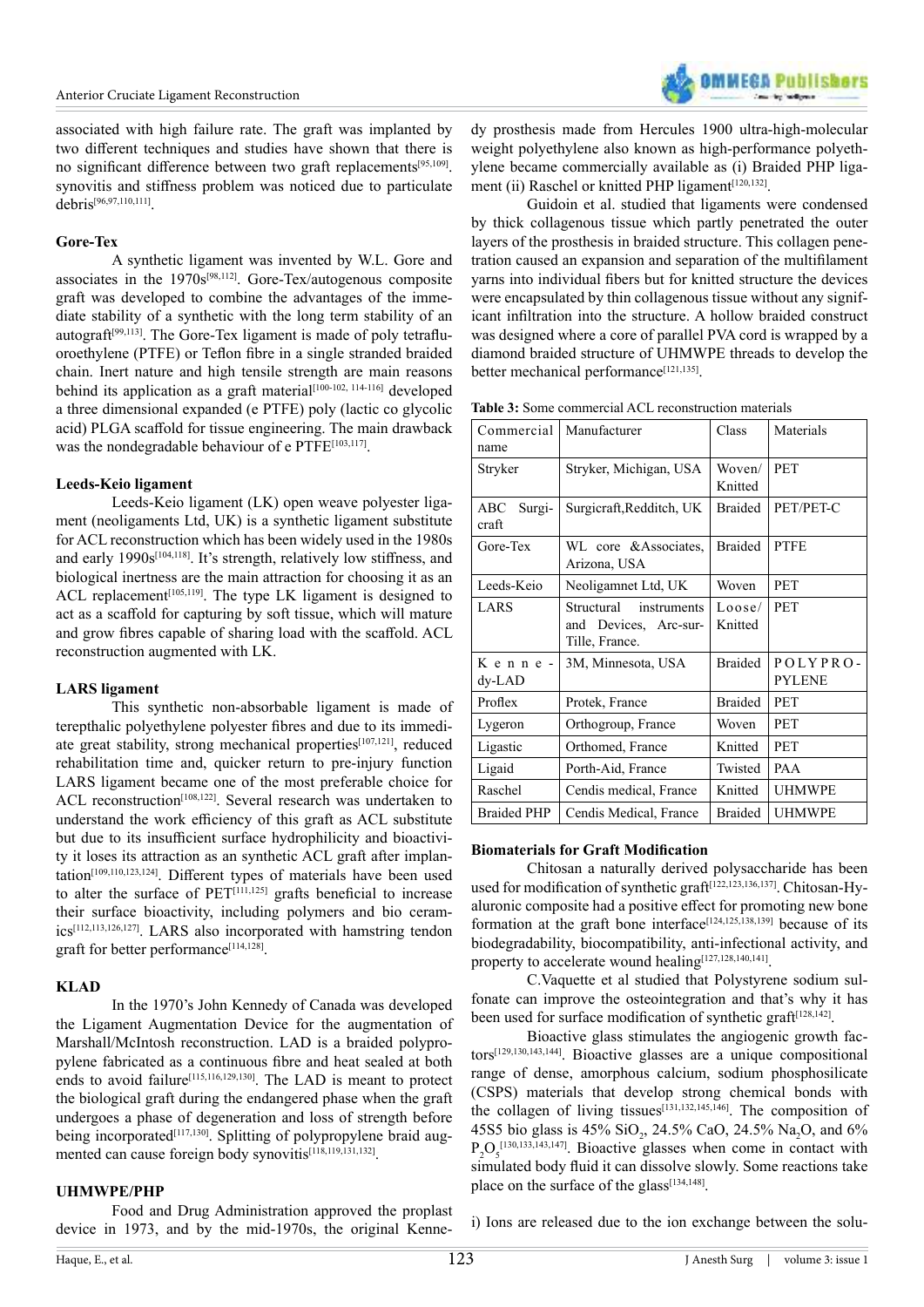

tion and surface of the glass but other components of the glass remain intact<sup>[\[135,149\]](#page-8-21)</sup>.

ii)  $H^+$  ions attacked the silica network as a result Si-o-Si bond breaks down and new Si OH and Si  $(OH)$ <sub>4</sub> groups are formed at the surface of the glass.

iii) A soluble porous silica rich layer formed on the surface of the glass due to the condensation and re polymerization.

iv) A calcium phosphate rich layer formed on the of the Si rich layer due to the migration of  $Ca_2^+$  and  $(PO_4)_3$ - ions

v) Polycrystalline apatite layer formed on the surface of the bio glass.

Collagen fibres can attach to the surface of the bioactive glass. Pure silica rich layer can induce precipitation of HCA layer. Interactions between bio glass and collagen fibres occur and it gets stronger when HCA precipitation increases<sup>[131,145]</sup>.

Surface modifier plays an important role to help osteogenesis and bone anchorage of synthetic graft<sup>[\[150\]](#page-8-22)</sup>.

#### **Conclusion**

 In summary, all research based on ligament regeneration are useful for clinical practise, allograft, autograft and even though synthetic graft everything has some beneficial characteristics to recover anterior cruciate ligament. All the studies which have been mentioned above are essential for clinical practise of ligament to design a new implant for anterior cruciate ligament surgery. Tissue engineering has advanced a lot nowadays. Besides allograft and autograft synthetic grafts are the pioneer of recent ligament regeneration although have some disadvantages. Lots of promising work is going on to mitigate the problem of synthetic ligament design. Ligament regeneration is a challenging work due to the complex structure of ACL ligament. To date, there is no standard gold model for ACL reconstruction but we expect that upcoming design structure will fulfil all the requirements for ACL reconstruction.

#### **References**

<span id="page-5-0"></span>[1. Hasegawa, A., Otsuki, S., Pauli, C., et al. Anterior cruciate ligament](http://www.ncbi.nlm.nih.gov/pubmed/22006159)  [changes in the human knee joint in aging and osteoarthritis. \(2012\) Ar](http://www.ncbi.nlm.nih.gov/pubmed/22006159)[thritis Rheum 64\(3\): 696-704.](http://www.ncbi.nlm.nih.gov/pubmed/22006159)

<span id="page-5-1"></span>[2. Pujol, N., Colombet, P., Cucurulo, T., et al. Natural history of partial](http://www.ncbi.nlm.nih.gov/pubmed/23153663)  [anterior cruciate ligament tears: A systematic literature review. \(2012\)](http://www.ncbi.nlm.nih.gov/pubmed/23153663)  [Orthop Traumatol Surg Res 98\(8\): S160-S164.](http://www.ncbi.nlm.nih.gov/pubmed/23153663) 

<span id="page-5-2"></span>[3. Shelbourne, K.D., Urch, S.E. Treatment Approach to Anterior Cru](http://www.optechsportsmed.com/article/S1060-1872(09)00026-4/abstract)[ciate Ligament Injuries. \(2009\) Oper Tech Sports Med 17\(1\): 24-31.](http://www.optechsportsmed.com/article/S1060-1872(09)00026-4/abstract) 

<span id="page-5-3"></span>[4. Laurencin, C.T, Freeman, J.W. Ligament tissue engineering: An](http://www.ncbi.nlm.nih.gov/pubmed/16045982)  [evolutionary materials science approach. \(2005\) Biomaterials 26\(36\):](http://www.ncbi.nlm.nih.gov/pubmed/16045982)  [7530-7536.](http://www.ncbi.nlm.nih.gov/pubmed/16045982) 

[5. Loudon, J.K., Jenkins, W., Loudon, K.L. The relationship between](http://www.ncbi.nlm.nih.gov/pubmed/8832472)  [static posture and ACL injury in female athletes. \(1996\) J Orthop Sports](http://www.ncbi.nlm.nih.gov/pubmed/8832472)  [Phys Ther 24\(2\): 91-97.](http://www.ncbi.nlm.nih.gov/pubmed/8832472) 

[6. Laurencin, C.T., Ambrosioa, M., Borden, M.D., et al. Tissue engi](http://www.ncbi.nlm.nih.gov/pubmed/11701481)[neering: orthopedic applications. \(1999\) Annu Rev Biomed Eng 1:19-](http://www.ncbi.nlm.nih.gov/pubmed/11701481) [46.](http://www.ncbi.nlm.nih.gov/pubmed/11701481) 

<span id="page-5-4"></span>7. Iosifidis, M.I., Tsarouhas, A. Prevention, Diagnosis, Treatment and [Rehabilitation. \(2012\) Sports Injuries 421-430.](http://www.springer.com/gp/book/9783642156304) 

[8. Jackson, D.W., Grood, E.S., Goldstein, J.D., et al. A comparison of](http://www.ncbi.nlm.nih.gov/pubmed/8465909)  [patellar tendon autograft and allograft used for anterior cruciate liga](http://www.ncbi.nlm.nih.gov/pubmed/8465909)[ment reconstruction in the goat model. \(1992\) Am J Sports Med 21:](http://www.ncbi.nlm.nih.gov/pubmed/8465909)  [176-185.](http://www.ncbi.nlm.nih.gov/pubmed/8465909) 

<span id="page-5-5"></span>[9. Legnani, C., Ventura, A., Terzaghi, C., et al. Anterior cruciate liga](http://www.ncbi.nlm.nih.gov/pmc/articles/PMC2903133/)[ment reconstruction with synthetic grafts. A review of literature. \(2010\)](http://www.ncbi.nlm.nih.gov/pmc/articles/PMC2903133/) [Int Orthop 34: 465-471.](http://www.ncbi.nlm.nih.gov/pmc/articles/PMC2903133/) 

<span id="page-5-6"></span>[10. Chang, P-C., Liu, B-Y., Liu, C-M., et al. Bone tissue engineering](http://www.ncbi.nlm.nih.gov/pubmed/17226806) [with novel rhBMP2-PLLA composite scafolds. \(2007\) J Biomed Mater](http://www.ncbi.nlm.nih.gov/pubmed/17226806) [Res A 81: 771-780.](http://www.ncbi.nlm.nih.gov/pubmed/17226806) 

<span id="page-5-7"></span>[11. Caves, J.M., Kumar, V. A., Wen, J., et al. Fibrillogenesis in continu](http://www.ncbi.nlm.nih.gov/pubmed/20024969)[ously spun synthetic collagen iber. \(2010\) J Biomed Mater Res B Appl](http://www.ncbi.nlm.nih.gov/pubmed/20024969) [Biomater 93\(1\): 24-38.](http://www.ncbi.nlm.nih.gov/pubmed/20024969) 

<span id="page-5-8"></span>[12. Chambat, P. ACL tear. \(2013\) Orthop Traumatol Surg Res 99: 43-](http://www.ncbi.nlm.nih.gov/pubmed/23333126) [52.](http://www.ncbi.nlm.nih.gov/pubmed/23333126)

<span id="page-5-9"></span>[13. Zantop, T., Petersen, W., Sekiya, J.K., et al. Anterior cruciate lig](http://www.ncbi.nlm.nih.gov/pubmed/16897068)[ament anatomy and function relating to anatomical reconstruction.](http://www.ncbi.nlm.nih.gov/pubmed/16897068) [\(2006\) Knee Surg Sports Traumatol Arthrosc 14\(10\): 982-992.](http://www.ncbi.nlm.nih.gov/pubmed/16897068) 

<span id="page-5-10"></span>[14. Butler, D.L. Kappa Delta Award paper. Anterior cruciate ligament:](http://www.ncbi.nlm.nih.gov/pubmed/2677288) [its normal response and replacement. \(1989\) J Orthop Res 7\(50\): 910-](http://www.ncbi.nlm.nih.gov/pubmed/2677288) [921.](http://www.ncbi.nlm.nih.gov/pubmed/2677288) 

[15. Ventura, A., Terzaghi, C., Legnani, C., et al. Synthetic grafts for](http://www.ncbi.nlm.nih.gov/pubmed/19720536) [anterior cruciate ligament rupture: 19-year outcome study. \(2010\) Knee](http://www.ncbi.nlm.nih.gov/pubmed/19720536) [17\(2\): 108-113.](http://www.ncbi.nlm.nih.gov/pubmed/19720536) 

<span id="page-5-11"></span>16. Woo S.L.Y., Adams, J., Daniel., et al. Knee Ligaments : Structure , Function , Injury , and Repair. (2015).

<span id="page-5-12"></span>[17. Vaquette, C., Kahn, C., Frochot, C., et al. Aligned poly \(L-lac](http://www.ncbi.nlm.nih.gov/pubmed/20694995)tic-co-e-caprolactone) electrospun microfibers and knitted structure: [A novel composite scafold for ligament tissue engineering. \(2010\) J](http://www.ncbi.nlm.nih.gov/pubmed/20694995) [Biomed Mater Res - Part A 94\(4\): 1270-1282.](http://www.ncbi.nlm.nih.gov/pubmed/20694995) 

<span id="page-5-13"></span>[18. Prins, M. The Lachman test is the most sensitive and the pivot shift](http://www.ncbi.nlm.nih.gov/pubmed/16555409) the most specific test for the diagnosis of ACL rupture. (2006) Aust J [Physiother 52\(1\): 66.](http://www.ncbi.nlm.nih.gov/pubmed/16555409)

<span id="page-5-14"></span>19. Monajem, A. Functional Anterior Anatomy of the Ligament. (1991) J Bone Jt Surg 73: 260-267.

<span id="page-5-15"></span>[20. Foster, T.E., Wolfe, B.L., Ryan, S., et al. Does the Graft Source](http://www.ncbi.nlm.nih.gov/pubmed/20051509) [Really Matter in the Outcome of Patients Undergoing Anterior Cruciate](http://www.ncbi.nlm.nih.gov/pubmed/20051509) [Ligament Reconstruction? An Evaluation of Autograft Versus Allograft](http://www.ncbi.nlm.nih.gov/pubmed/20051509) [Reconstruction Results: A Systematic Review. \(2010\) Am J Sports Med](http://www.ncbi.nlm.nih.gov/pubmed/20051509) [38\(1\): 189-199.](http://www.ncbi.nlm.nih.gov/pubmed/20051509) 

<span id="page-5-17"></span><span id="page-5-16"></span>[21. Chehab, E.L., Flik, K.R., Vidal, A.F., et al. Anterior cruciate liga](http://www.ncbi.nlm.nih.gov/pubmed/22294957)[ment reconstruction using achilles tendon allograft: an assessment of](http://www.ncbi.nlm.nih.gov/pubmed/22294957) [outcome for patients age 30 years and older. \(2011\) HSS J 7\(1\): 44-51.](http://www.ncbi.nlm.nih.gov/pubmed/22294957)  [22. Bak, K., Jørgensen, U., Ekstrand, J., et al. Reconstruction of an](http://www.ncbi.nlm.nih.gov/pubmed/11169230)terior cruciate ligament deficient knees in soccer players with an ilio[tibial band autograft. A prospective study of 132 reconstructed knees](http://www.ncbi.nlm.nih.gov/pubmed/11169230) [followed for 4 \(2-7\) years. \(2001\) Scand J Med Sci Sports 11\(1\): 16-22.](http://www.ncbi.nlm.nih.gov/pubmed/11169230) [23. Steadman, J.R., Matheny, M., Briggs, K.K., et al Patient-Centered](http://www.ncbi.nlm.nih.gov/pubmed/26276092) [Outcomes and Revision Rate in Patients Undergoing ACL Recon](http://www.ncbi.nlm.nih.gov/pubmed/26276092)[struction Using Bone-Patellar Tendon-Bone Autograft Compared With](http://www.ncbi.nlm.nih.gov/pubmed/26276092) [Bone-Patellar Tendon-Bone Allograft: A Matched Case-Control Study.](http://www.ncbi.nlm.nih.gov/pubmed/26276092) [\(2015\) Arthroscopy 31\(12\): 2320-2326.](http://www.ncbi.nlm.nih.gov/pubmed/26276092)

<span id="page-5-18"></span>[24. Beard, D.J., Anderson, J.L., Davies, S., et al. Hamstrings vs. patella](http://www.ncbi.nlm.nih.gov/pubmed/11248568) [tendon for anterior cruciate ligament reconstruction: A randomised con](http://www.ncbi.nlm.nih.gov/pubmed/11248568)[trolled trial. \(2001\) Knee 8\(1\): 45-50.](http://www.ncbi.nlm.nih.gov/pubmed/11248568) 

25. Graft, Q.H. Anterior Cruciate Ligament Reconstruction Using Quadruple Hamstring. (1999) 9(4): 264-272.

<span id="page-5-19"></span>[26. Biau, D.J., Tournoux, C., Katsahian, S., et al. Bone-patellar ten](http://www.ncbi.nlm.nih.gov/pmc/articles/PMC1450040/)[don-bone autografts versus hamstring autografts for reconstruction of](http://www.ncbi.nlm.nih.gov/pmc/articles/PMC1450040/) [anterior cruciate ligament: meta-analysis. \(2006\) BMJ 332\(7548\): 995-](http://www.ncbi.nlm.nih.gov/pmc/articles/PMC1450040/) [1001.](http://www.ncbi.nlm.nih.gov/pmc/articles/PMC1450040/) 

<span id="page-5-20"></span>[27. Adachi, N., Ochi, M., Uchio, Y., et al. Harvesting hamstring tendons](http://www.ncbi.nlm.nih.gov/pubmed/12920536) for ACL reconstruction influences postoperative hamstring muscle per[formance. \(2003\) Arch Orthop Trauma Surg 123\(9\): 460-465.](http://www.ncbi.nlm.nih.gov/pubmed/12920536) 

[28. Ageberg, E., Roos, H.P., Silbernagel, K.G., et al. Knee extension](http://www.ncbi.nlm.nih.gov/pubmed/18982311) and flexion muscle power after anterior cruciate ligament reconstruc[tion with patellar tendon graft or hamstring tendons graft: A cross-sec](http://www.ncbi.nlm.nih.gov/pubmed/18982311)[tional comparison 3 years post surgery. \(2009\) Knee Surg Sports Trau](http://www.ncbi.nlm.nih.gov/pubmed/18982311)[matol Arthrosc 17\(2\): 162-169.](http://www.ncbi.nlm.nih.gov/pubmed/18982311) 

[29. Yip K, Y.E., Chan, W.L., Lie W, H.C., et al. Isokinetic Quadriceps](http://www.sciencedirect.com/science/article/pii/S2210491713000250?np=y)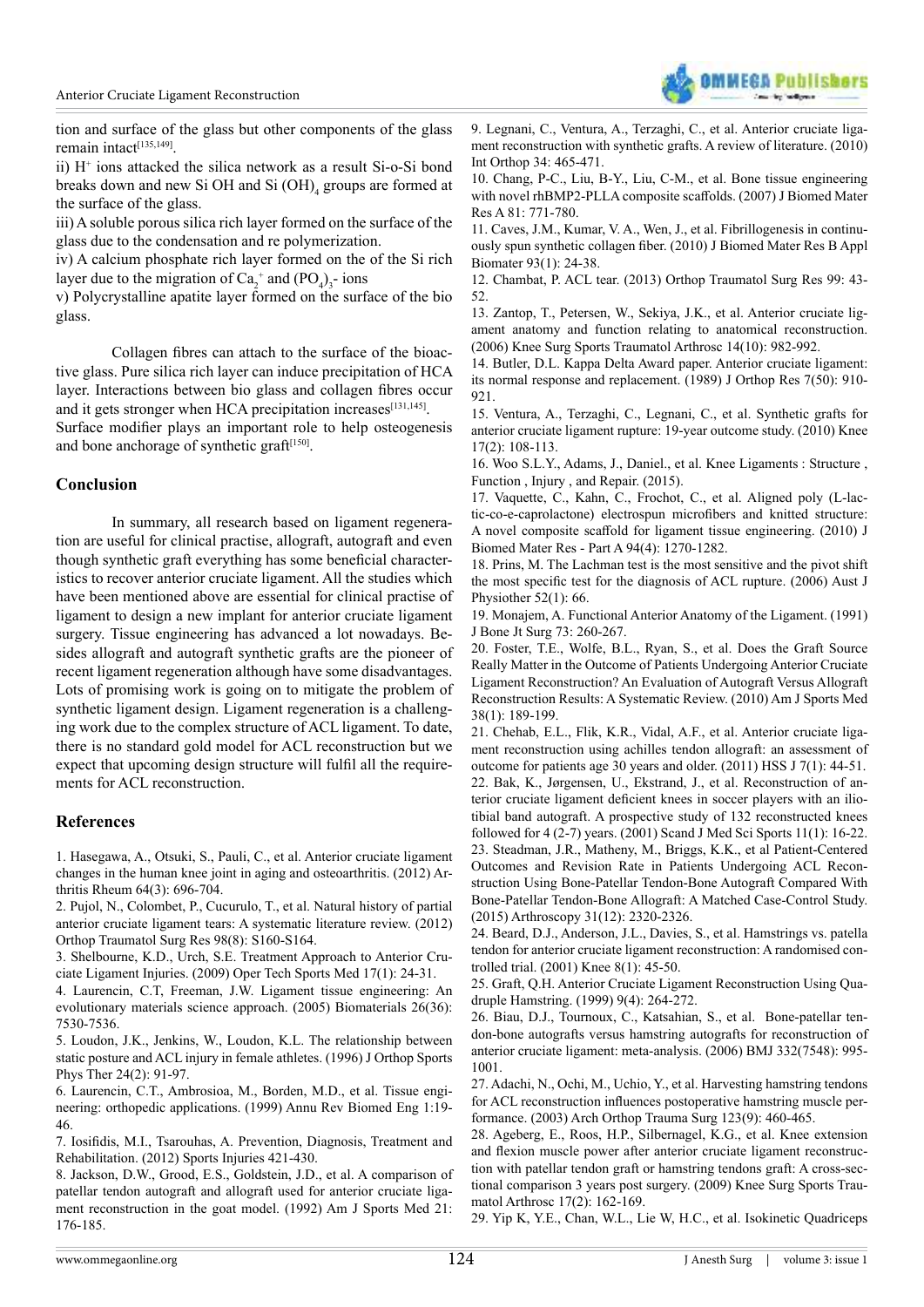

[and Hamstring Muscle Strength After Anterior Cruciate Ligament Re](http://www.sciencedirect.com/science/article/pii/S2210491713000250?np=y)[construction: Comparison Between Single-bundle and Double-bundle](http://www.sciencedirect.com/science/article/pii/S2210491713000250?np=y)  [Reconstruction. \(2013\) J Orthop Trauma Rehabil 17\(2\): 71-76.](http://www.sciencedirect.com/science/article/pii/S2210491713000250?np=y) 

[30. Elmlinger, B.S., Nyland, J.A., Tillett, E.D. Knee Flexor Function 2](http://www.ncbi.nlm.nih.gov/pubmed/16762704)  [Years after Anterior Cruciate Ligament Reconstruction With Semiten](http://www.ncbi.nlm.nih.gov/pubmed/16762704)[dinosus-Gracilis Autografts. \(2006\) Arthroscopy 22\(6\): 650-655.](http://www.ncbi.nlm.nih.gov/pubmed/16762704) 

<span id="page-6-0"></span>[31. Armour, T., Forwell, L., Litchield, R., et al. Isokinetic Evaluation](http://www.ncbi.nlm.nih.gov/pubmed/15494327)  [of Internal/External Tibial Rotation Strength after the Use of Hamstring](http://www.ncbi.nlm.nih.gov/pubmed/15494327)  [Tendons for Anterior Cruciate Ligament Reconstruction. \(2004\) Am J](http://www.ncbi.nlm.nih.gov/pubmed/15494327)  [Sports Med 32\(7\): 1639-1643.](http://www.ncbi.nlm.nih.gov/pubmed/15494327) 

<span id="page-6-1"></span>[32. Lautamies, R., Harilainen, A., Kettunen, J., et al. Isokinetic quadri](http://www.ncbi.nlm.nih.gov/pubmed/18712355http://)[ceps and hamstring muscle strength and knee function 5 years after an](http://www.ncbi.nlm.nih.gov/pubmed/18712355http://)[terior cruciate ligament reconstruction: Comparison between bone-pa](http://www.ncbi.nlm.nih.gov/pubmed/18712355http://)[tellar tendon-bone and hamstring tendon autografts. \(2008\) Knee](http://www.ncbi.nlm.nih.gov/pubmed/18712355http://)  [Surgery Sport Traumatol Arthrosc 16\(11\): 1009-1016.](http://www.ncbi.nlm.nih.gov/pubmed/18712355http://) 

<span id="page-6-2"></span>[33. Stäubli, H.U., Schatzmann, L., Brunner, P., et al. Mechanical ten](http://www.ncbi.nlm.nih.gov/pubmed/9934415)[sile properties of the quadriceps tendon and patellar ligament in young](http://www.ncbi.nlm.nih.gov/pubmed/9934415)  [adults. \(1999\) Am J Sports Med 27\(1\): 27-34.](http://www.ncbi.nlm.nih.gov/pubmed/9934415)

<span id="page-6-4"></span><span id="page-6-3"></span>[34. Howe, J.G., Johnson, R.J., Kaplan, M.J., et al. Anterior Cruci](http://www.ncbi.nlm.nih.gov/pubmed/1962708)[ate Ligament Reconstruction using Quadriceps Patellar Tendon graft](http://www.ncbi.nlm.nih.gov/pubmed/1962708)  [Part.1. Long-term Follow-Up. \(1991\) Am J Sports Med 19\(5\): 447-457.](http://www.ncbi.nlm.nih.gov/pubmed/1962708)  [35. Victor, J., Bellemans, J., Witvrouw, E., et al. Graft selection in an](http://www.ncbi.nlm.nih.gov/pubmed/9195261)[terior cruciate ligament reconstruction--prospective analysis of patellar](http://www.ncbi.nlm.nih.gov/pubmed/9195261)  [tendon autografts compared with allografts. \(1997\) Int Orthop 21\(2\):](http://www.ncbi.nlm.nih.gov/pubmed/9195261)  [93-97.](http://www.ncbi.nlm.nih.gov/pubmed/9195261) 

<span id="page-6-5"></span>[36. Kapoor, B., Clement, D.J., Kirkley, A., et al. Current practice in the](http://www.ncbi.nlm.nih.gov/pubmed/15388535)  [management of anterior cruciate ligament injuries in the United King](http://www.ncbi.nlm.nih.gov/pubmed/15388535)[dom. \(2004\) Br J Sports Med 38\(5\): 542-544.](http://www.ncbi.nlm.nih.gov/pubmed/15388535) 

[37. Marx, R.G., Jones, E.C., Angel, M., et al. Beliefs and attitudes of](http://www.ncbi.nlm.nih.gov/pubmed/12966385)  [members of the American Academy of orthopaedic surgeons regarding](http://www.ncbi.nlm.nih.gov/pubmed/12966385)  [the treatment of anterior cruciate ligament injury. \(2003\) Arthroscopy](http://www.ncbi.nlm.nih.gov/pubmed/12966385)  [19\(7\): 762-770.](http://www.ncbi.nlm.nih.gov/pubmed/12966385) 

<span id="page-6-6"></span>[38. Cohen, S.B., Sekiya, J.K. Allograft safety in anterior cruciate liga](http://www.ncbi.nlm.nih.gov/pubmed/17920955)[ment reconstruction. \(2007\) Clin Sports Med 26\(4\): 597-605.](http://www.ncbi.nlm.nih.gov/pubmed/17920955) 

<span id="page-6-7"></span>[39. Qu, J., Thoreson, A.R., An, K.N., et al. What is the best candidate](http://www.ncbi.nlm.nih.gov/pubmed/25981102)  [allograft for ACL reconstruction? An in vitro mechanical and histologic](http://www.ncbi.nlm.nih.gov/pubmed/25981102)  [study in a canine model. \(2015\) J Biomech 48\(10\): 1811-1816.](http://www.ncbi.nlm.nih.gov/pubmed/25981102) 

[40. Wei, J., Yang, H.B., Qin, J.B., et al A meta-analysis of anterior cruci](http://www.ncbi.nlm.nih.gov/pubmed/25991542)[ate ligament reconstruction with autograft compared with nonirradiated](http://www.ncbi.nlm.nih.gov/pubmed/25991542)  [allograft. \(2015\) Knee 22\(5\): 372-379.](http://www.ncbi.nlm.nih.gov/pubmed/25991542) 

[41. Linn, R.M., Fischer, D., Smith, J.P., et al. Achilles tendon allograft](http://www.ncbi.nlm.nih.gov/pubmed/8291633)  reconstruction of the anterior cruciate ligament-deficient knee. (1993) [Am J Sports Med 21\(6\): 825-831.](http://www.ncbi.nlm.nih.gov/pubmed/8291633) 

<span id="page-6-8"></span>[42. Shino, K., Nakata, K., Horibe, S., et al. Quantitative evaluation after](http://www.ncbi.nlm.nih.gov/pubmed/8368425)  [arthroscopic anterior cruciate ligament reconstruction. Allograft versus](http://www.ncbi.nlm.nih.gov/pubmed/8368425)  [autograft. \(1993\) Am J Sports Med 21\(4\): 609-616.](http://www.ncbi.nlm.nih.gov/pubmed/8368425) 

<span id="page-6-9"></span>[43. Haut Donahue, T.L., Howell, S.M., Hull, M.L., et al. A biomechan](http://www.ncbi.nlm.nih.gov/pubmed/12098119)[ical evaluation of anterior and posterior tibialis tendons as suitable sin](http://www.ncbi.nlm.nih.gov/pubmed/12098119)[gle-loop anterior cruciate ligament grafts. \(2002\) Arthroscopy 18\(6\):](http://www.ncbi.nlm.nih.gov/pubmed/12098119)  [589-597.](http://www.ncbi.nlm.nih.gov/pubmed/12098119) 

[44. Pearsall, A.W., Hollis, J.M,, Russell, G.V., et al. A Biomechanical](http://www.ncbi.nlm.nih.gov/pubmed/14673451)  [Comparison of three Lower Extremity Tendons for Ligamentous Re](http://www.ncbi.nlm.nih.gov/pubmed/14673451)[construction about the Knee. \(2003\) Arthroscopy 19\(10\): 1091-1096.](http://www.ncbi.nlm.nih.gov/pubmed/14673451) 

<span id="page-6-11"></span><span id="page-6-10"></span>[45. Carter, T., Rabago, M. Allograft ACL Reconstruction in Patients](http://www.arthroscopyjournal.org/article/S0749-8063(14)00302-8/abstract)  [Under 25 Years of Age. \(2014\) Arthrosc J Arthrosc Relat Surg 30\(6\): e9.](http://www.arthroscopyjournal.org/article/S0749-8063(14)00302-8/abstract)  [46. Fu, F.H., Bennett, C.H., Lattermann, C., et al. Current Trends in](http://www.ncbi.nlm.nih.gov/pubmed/10569374)  [Anterior Cruciate Ligament Reconstruction Part 1 : Biology and Bio](http://www.ncbi.nlm.nih.gov/pubmed/10569374)[mechanics of Reconstruction \(1999\) Am J Sports Med 27\(6\): 821-830.](http://www.ncbi.nlm.nih.gov/pubmed/10569374) [47. Anderson, A.F., Snyder, R.B., Lipscomb, A.B. Anterior Cruciate](http://www.ncbi.nlm.nih.gov/pubmed/11394593)  [Ligament Reconstruction. A Prospective Randomized Study of Three](http://www.ncbi.nlm.nih.gov/pubmed/11394593)  [Surgical Methods. \(2001\) Am J Sports Med 29\(3\): 272-279.](http://www.ncbi.nlm.nih.gov/pubmed/11394593)

<span id="page-6-13"></span><span id="page-6-12"></span>[48. Jansson, K.A., Linko, E., Sandelin, J., et al. A Prospective Random](http://www.ncbi.nlm.nih.gov/pubmed/12531751)[ized Study of Patellar versus Hamstring Tendon Autografts for Anterior](http://www.ncbi.nlm.nih.gov/pubmed/12531751)  [Cruciate Ligament Reconstruction. \(2003\) Am J Sports Med 31\(1\): 12-](http://www.ncbi.nlm.nih.gov/pubmed/12531751) [18.](http://www.ncbi.nlm.nih.gov/pubmed/12531751)

<span id="page-6-14"></span>[49. Sherman, O.H., Banfy, M,B. Anterior cruciate ligament reconstruc](http://www.ncbi.nlm.nih.gov/pubmed/15525931)-

[tion: which graft is best? \(2004\) Arthroscopy 20\(9\): 974-980.](http://www.ncbi.nlm.nih.gov/pubmed/15525931) 

<span id="page-6-15"></span>[50. Leong, N.L., Petrigliano, F.A., McAllister, D.R. Current tissue en](http://www.ncbi.nlm.nih.gov/pubmed/23737190)[gineering strategies in anterior cruciate ligament reconstruction. \(2014\)](http://www.ncbi.nlm.nih.gov/pubmed/23737190) [J Biomed Mater Res A 102\(5\): 1614-1624.](http://www.ncbi.nlm.nih.gov/pubmed/23737190) 

51. Craig L. iom anics of Synthetic Augmentation o en. (1994) 15: 23- 27.

<span id="page-6-16"></span>52. MATERIALS NEW.

<span id="page-6-17"></span>[53. Sorsa, T., Noponen, J., Kelloma, M., et al. Soft tissue reactions to](http://www.ncbi.nlm.nih.gov/pubmed/17508414) [bioactive glass 13-93 combined with chitosan. \(2007\) J Biomed Mater](http://www.ncbi.nlm.nih.gov/pubmed/17508414) [Res A 83\(2\): 530-537.](http://www.ncbi.nlm.nih.gov/pubmed/17508414)

<span id="page-6-18"></span>[54. Potluri, P., Cooke, W., Lamia, A., et al. Designing the Carbon-Poly](https://www.researchgate.net/publication/242186663_DESIGNING_CARBON-POLYESTER_BRAIDS_FOR_LIGAMENTS)[ester Braids for Ligaments. \(2003\) Journal of Textile and Apparel Tech](https://www.researchgate.net/publication/242186663_DESIGNING_CARBON-POLYESTER_BRAIDS_FOR_LIGAMENTS)[nology and Management 3\(2\): 1-12.](https://www.researchgate.net/publication/242186663_DESIGNING_CARBON-POLYESTER_BRAIDS_FOR_LIGAMENTS) 

<span id="page-6-19"></span>[55. Cooper, J.A., Lu, H.H., Ko, F.K., et al. Fiber-based tissue-engi](http://www.ncbi.nlm.nih.gov/pubmed/15522754)[neered scafold for ligament replacement: Design considerations and in](http://www.ncbi.nlm.nih.gov/pubmed/15522754) [vitro evaluation. \(2005\) Biomaterials 26\(13\): 1523-1532.](http://www.ncbi.nlm.nih.gov/pubmed/15522754) 

<span id="page-6-20"></span>[56. Ge, Z., Goh, J.C., Lee, E.H. Selection of cell source for ligament](http://www.ncbi.nlm.nih.gov/pubmed/16355566) [tissue engineering. \(2005\) Cell Transplant 14\(8\): 573-583.](http://www.ncbi.nlm.nih.gov/pubmed/16355566)

<span id="page-6-21"></span>[57. Chen, G., Kawazoe, N. Preparation of Polymer-Based Porous Scaf](https://translate.googleusercontent.com/translate_c?depth=1&hl=en&prev=search&rurl=translate.google.co.in&sl=ja&u=http://www.sciencedirect.com/science/article/pii/B9781782420873000055&usg=ALkJrhjph6AjtKgJxTSykH1s3b83Y0aTcA)[folds for Tissue Engineering. \(2016\) Characterisation and Design of](https://translate.googleusercontent.com/translate_c?depth=1&hl=en&prev=search&rurl=translate.google.co.in&sl=ja&u=http://www.sciencedirect.com/science/article/pii/B9781782420873000055&usg=ALkJrhjph6AjtKgJxTSykH1s3b83Y0aTcA) [Tissue Scafolds, Elsevier 105-125.](https://translate.googleusercontent.com/translate_c?depth=1&hl=en&prev=search&rurl=translate.google.co.in&sl=ja&u=http://www.sciencedirect.com/science/article/pii/B9781782420873000055&usg=ALkJrhjph6AjtKgJxTSykH1s3b83Y0aTcA) 

[58. Brekke, J.H., Toth, J.M. Principles of Tissue Engineering Applied to](http://www.ncbi.nlm.nih.gov/pubmed/9855197) [Programmable Osteogenesis. \(1998\) J Biomed Mater Res 43\(4\): 380-](http://www.ncbi.nlm.nih.gov/pubmed/9855197) [398.](http://www.ncbi.nlm.nih.gov/pubmed/9855197)

<span id="page-6-22"></span>[59. Ge, Z., Yang, F., Goh, J.C., et al. Review Biomaterials and scafolds](http://www.ncbi.nlm.nih.gov/pubmed/16550538) [for ligament tissue engineering. \(2006\) J Biomed Mater Res 77\(3\):](http://www.ncbi.nlm.nih.gov/pubmed/16550538) [639-652.](http://www.ncbi.nlm.nih.gov/pubmed/16550538)

<span id="page-6-23"></span>[60. Massia, S.P., Hubbell, J. A. Covalently attached GRGD on poly](http://www.ncbi.nlm.nih.gov/pubmed/2141461)[mer surfaces promotes biospeciic adhesion of mammalian cells. \(1990\)](http://www.ncbi.nlm.nih.gov/pubmed/2141461) [Ann N Y Acad Sci 589: 261-270.](http://www.ncbi.nlm.nih.gov/pubmed/2141461) 

<span id="page-6-24"></span>[61. Park, K., Cooper, S.L., Mosher, D.F. Acute surface-induced throm](http://www.ncbi.nlm.nih.gov/pubmed/3711136)[bosis in the canine ex vivo model: Importance of protein composition](http://www.ncbi.nlm.nih.gov/pubmed/3711136) [of the initial monolayer and platelet activation. \(1986\) J Biomed Mater](http://www.ncbi.nlm.nih.gov/pubmed/3711136) [Res 20\(5\): 589-612.](http://www.ncbi.nlm.nih.gov/pubmed/3711136)

<span id="page-6-25"></span>[62. Vats, A., Tolley, N.S., Polak, J.M., et al. Scafolds and biomaterials](http://www.ncbi.nlm.nih.gov/pubmed/12755749) [for tissue engineering: A review of clinical applications. \(2003\) Clin](http://www.ncbi.nlm.nih.gov/pubmed/12755749) [Otolaryngol Allied Sci 28\(3\): 165-172.](http://www.ncbi.nlm.nih.gov/pubmed/12755749) 

[63. Chen, Q.Z., Thompson, I.D., Boccaccini, A.R. 45S5 Bioglass](http://www.ncbi.nlm.nih.gov/pubmed/16336997)® -de[rived glass–ceramic scafolds for bone tissue engineering. \(2006\) Bio](http://www.ncbi.nlm.nih.gov/pubmed/16336997)[materials 27\(11\): 2414-2425.](http://www.ncbi.nlm.nih.gov/pubmed/16336997) 

<span id="page-6-26"></span>[64. Zhang, Q., Yan, S.Q., Li, M.Z. Porous Materials Based on Bombyx](http://www.global-sci.org/jfbi/issues/v3n1/pdf/JFBI-3.1.1.pdf) [Mori Silk Fibroin. \(2010\) J Fiber Bioeng Informatics 3\(1\): 1-8.](http://www.global-sci.org/jfbi/issues/v3n1/pdf/JFBI-3.1.1.pdf) 

[65. Li, H., Wu, C., Chang, J., et al. Functional Polyethylene Terephthal](http://onlinelibrary.wiley.com/doi/10.1002/admi.201400027/abstract)[ate with Nanometer-Sized Bioactive Glass Coatings Stimulating In](http://onlinelibrary.wiley.com/doi/10.1002/admi.201400027/abstract) [Vitro and In Vivo Osseointegration for Anterior Cruciate Ligament Re](http://onlinelibrary.wiley.com/doi/10.1002/admi.201400027/abstract)[construction. \(2014\) Adv Mater Interfaces 1\(5\).](http://onlinelibrary.wiley.com/doi/10.1002/admi.201400027/abstract) 

<span id="page-6-27"></span>[66. Panas, E., Gatt, J., Dunn, M.G. In Vitro Analysis of a Tissue-Engi](http://ieeexplore.ieee.org/xpl/login.jsp?tp=&arnumber=4967661&url=http%3A%2F%2Fieeexplore.ieee.org%2Fiel5%2F4912738%2F4967618%2F04967661.pdf%3Farnumber%3D4967661)neered Anterior Cruciate Ligament Scaffold. (2009) IEEE 35<sup>th</sup> Annual [Northeast Bioengineering Conference. 3-4.](http://ieeexplore.ieee.org/xpl/login.jsp?tp=&arnumber=4967661&url=http%3A%2F%2Fieeexplore.ieee.org%2Fiel5%2F4912738%2F4967618%2F04967661.pdf%3Farnumber%3D4967661)

[67. Inouye, K., Kurokawa, M., Nishikawa, S., et al. Use of Bombyx](http://www.sciencedirect.com/science/article/pii/S0165022X98000244) mori silk fibroin as a substratum for cultivation of animal cells. (1998) [Journal of Biochemical and Biophysical Methods 37: 159-164.](http://www.sciencedirect.com/science/article/pii/S0165022X98000244)

<span id="page-6-28"></span>68. Greenwald, D., Shumway, S., Albear, P., et al. suture materials.

<span id="page-6-29"></span>[69. Altman, G.H., Horan, R.L., Lu, H.H., et al. Silk matrix for tissue](http://www.sciencedirect.com/science/article/pii/S0142961202001564) [engineered anterior cruciate ligaments. \(2002\) Biomaterials 23\(20\):](http://www.sciencedirect.com/science/article/pii/S0142961202001564) [4131-4141.](http://www.sciencedirect.com/science/article/pii/S0142961202001564)

<span id="page-6-30"></span>[70. Farè, S., Torricelli, P., Giavaresi, G., et al. In vitro study on silk](http://www.sciencedirect.com/science/article/pii/S0928493113002415) f[ibroin textile structure for anterior cruciate ligament regeneration.](http://www.sciencedirect.com/science/article/pii/S0928493113002415) [\(2013\) Mater Sci Eng C Mater Biol Appl 33\(7\): 3601-3608.](http://www.sciencedirect.com/science/article/pii/S0928493113002415) 

[71. Li, X., Snedeker, J.G. Wired silk architectures provide a biomimetic](http://www.ncbi.nlm.nih.gov/pubmed/23629046) [ACL tissue engineering scafold. \(2013\) J Mech Behav Biomed Mater](http://www.ncbi.nlm.nih.gov/pubmed/23629046)  $22 \cdot 30 - 40$ 

<span id="page-6-31"></span>[72. Li, X., He, J., Bian, W., et al. A novel silk-TCP-PEEK construct for](http://www.ncbi.nlm.nih.gov/pubmed/24589912) anterior cruciate ligament reconstruction: an off-the shelf alternative to [a bone-tendon-bone autograft. \(2014\) Biofabrication 6\(1\): 015010.](http://www.ncbi.nlm.nih.gov/pubmed/24589912) 

<span id="page-6-32"></span>[73. Chen, X., Qi, Y-Y., Wang, L-L., et al. Ligament regeneration using](http://www.ncbi.nlm.nih.gov/pubmed/18541295)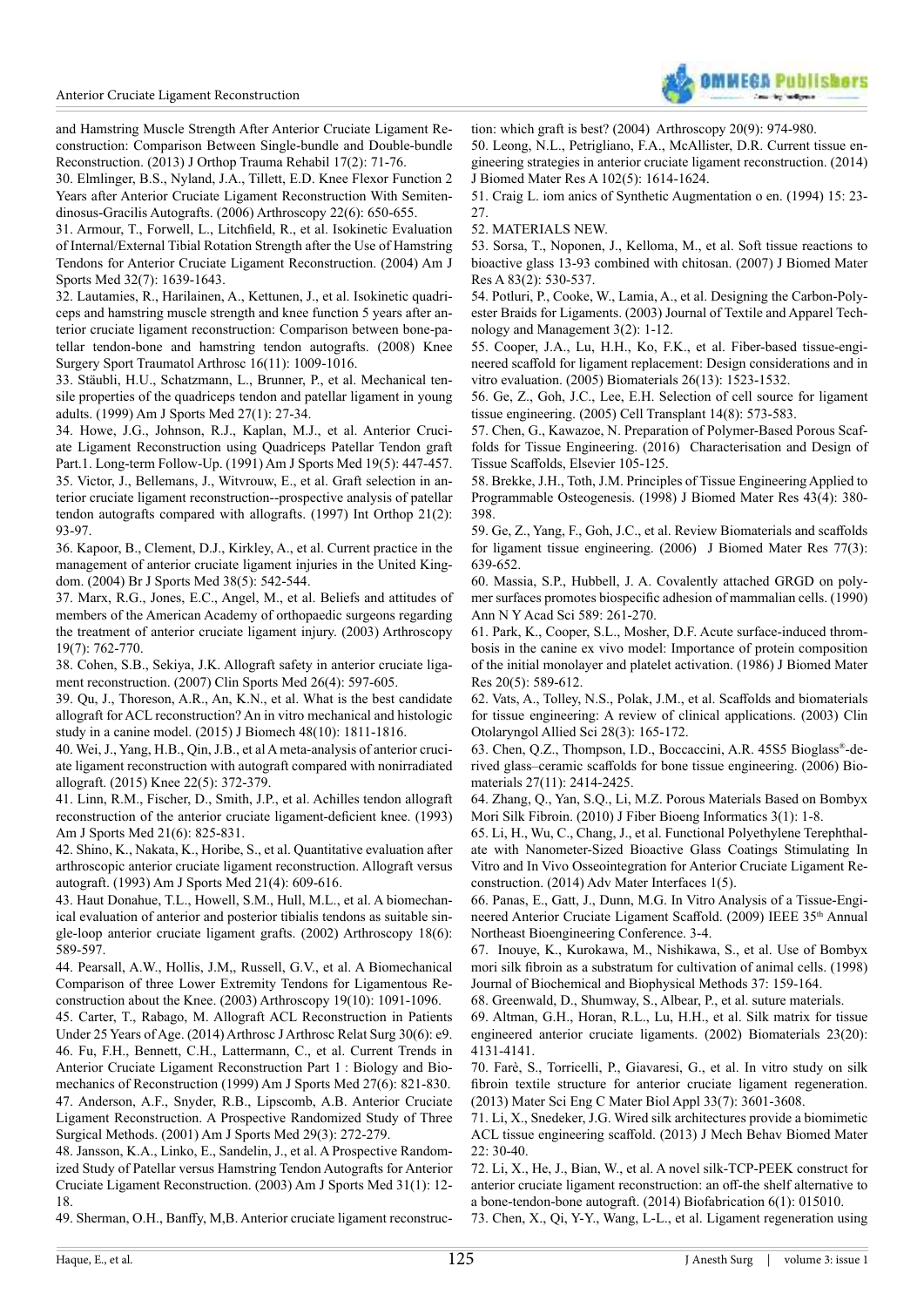

[a knitted silk scafold combined with collagen matrix. \(2008\) Biomate](http://www.ncbi.nlm.nih.gov/pubmed/18541295)[rials 29\(27\): 3683-3692.](http://www.ncbi.nlm.nih.gov/pubmed/18541295) 

<span id="page-7-0"></span>[74. Chen, J., Heng, B.C., Shen , W., et al. Long-term efects of knit](http://www.ncbi.nlm.nih.gov/pubmed/24974007)[ted silk – collagen sponge scafold on anterior cruciate ligament re](http://www.ncbi.nlm.nih.gov/pubmed/24974007)[construction and osteoarthritis prevention. \(2014\) Biomaterials 35\(28\):](http://www.ncbi.nlm.nih.gov/pubmed/24974007)  [8154-8163.](http://www.ncbi.nlm.nih.gov/pubmed/24974007)

<span id="page-7-1"></span>[75. Robayo, L.M., Moulin, V.J., Tremblay, P., et al. New ligament heal](http://www.ncbi.nlm.nih.gov/pubmed/21143691)[ing model based on tissue-engineered collagen scafolds. \(2011\) Wound](http://www.ncbi.nlm.nih.gov/pubmed/21143691)  [Repair Regen 19\(1\): 38-48.](http://www.ncbi.nlm.nih.gov/pubmed/21143691) 

<span id="page-7-2"></span>[76. Lalamme, M., Lamontagne, J., Guidoin, R. Anterior Cruciate Lig](http://www.sciencedirect.com/science/article/pii/B9781782420170000076)[ament Prostheses Using Biotextiles. \(2015\) Biomedical Textiles for Or](http://www.sciencedirect.com/science/article/pii/B9781782420170000076)[thopaedic and Surgical Applications, Elsevier Ltd. 145-190.](http://www.sciencedirect.com/science/article/pii/B9781782420170000076) 

<span id="page-7-3"></span>[77. Dunn, M.G., Avasarala, P.N., Zawadsky, J.P., et al. Optimization](http://www.ncbi.nlm.nih.gov/pubmed/8113242)  [of extruded collagen ibers for ACL reconstruction. \(1993\) J Biomed](http://www.ncbi.nlm.nih.gov/pubmed/8113242)  [Mater Res 27\(12\): 1545-1552.](http://www.ncbi.nlm.nih.gov/pubmed/8113242)

<span id="page-7-4"></span>[78. Samavedi, S., Olsen, H.C., Guelcher, S.A., et al. Fabrication of a](http://www.ncbi.nlm.nih.gov/pubmed/21791254)  [model continuously graded co-electrospun mesh for regeneration of the](http://www.ncbi.nlm.nih.gov/pubmed/21791254)  [ligament-bone interface. \(2011\) Acta Biomater 7\(12\): 4131-4138.](http://www.ncbi.nlm.nih.gov/pubmed/21791254) 

<span id="page-7-5"></span>[79. Shao, H.J., Lee, Y.T., Chen, C.S., et al. Modulation of gene expres](http://www.ncbi.nlm.nih.gov/pubmed/20304482)[sion and collagen production of anterior cruciate ligament cells through](http://www.ncbi.nlm.nih.gov/pubmed/20304482)  [cell shape changes on polycaprolactone/chitosan blends. \(2010\) Bioma](http://www.ncbi.nlm.nih.gov/pubmed/20304482)[terials 31\(17\): 4695-4705.](http://www.ncbi.nlm.nih.gov/pubmed/20304482) 

<span id="page-7-6"></span>[80. Leong, N.L., Kabir, N., Arshi, A., et al. Use of ultra-high molecu](http://www.ncbi.nlm.nih.gov/pubmed/26497133)[lar weight polycaprolactone scafolds for ACL reconstruction. \(2015\) J](http://www.ncbi.nlm.nih.gov/pubmed/26497133)  [Orthop Res](http://www.ncbi.nlm.nih.gov/pubmed/26497133)

<span id="page-7-7"></span>[81. Athanasiou, K. A., Niederauer, G.G., Agrawal, C.M. Sterilization,](http://www.sciencedirect.com/science/article/pii/0142961296857541)  [toxicity, biocompatibility and clinical applications of polylactic acid/](http://www.sciencedirect.com/science/article/pii/0142961296857541) [polyglycolic acid copolymers. \(1996\) Biomaterials 17\(2\): 93-102.](http://www.sciencedirect.com/science/article/pii/0142961296857541) 

<span id="page-7-8"></span>[82. Athanasiou, K.A., Agrawal, C.M., Barber, F.A., et al. Orthopaedic](http://www.ncbi.nlm.nih.gov/pubmed/9788368)  [applications for PLA-PGA biodegradable polymers. \(1998\) Arthrosco](http://www.ncbi.nlm.nih.gov/pubmed/9788368)[py 14\(7\): 726-737.](http://www.ncbi.nlm.nih.gov/pubmed/9788368) 

<span id="page-7-9"></span>[83. Lu, H.H., Cooper, J. A., Manuel, S., et al. Anterior cruciate ligament](http://www.ncbi.nlm.nih.gov/pubmed/15763260)  [regeneration using braided biodegradable scafolds: in vitro optimiza](http://www.ncbi.nlm.nih.gov/pubmed/15763260)[tion studies. \(2005\) Biomaterials 26\(23\): 4805-4816.](http://www.ncbi.nlm.nih.gov/pubmed/15763260) 

<span id="page-7-10"></span>[84. Sahoo, S., Ouyang, H., Tay, T.E., et al. Characterization of a Nov](http://www.ncbi.nlm.nih.gov/pubmed/16499446)[el Polymeric Scafold for Potential Application in Tendon / Ligament.](http://www.ncbi.nlm.nih.gov/pubmed/16499446)  [\(2004\) Tissue Engineering 12\(1\): 1-9.](http://www.ncbi.nlm.nih.gov/pubmed/16499446)

85. Dunn, M.G., Liesch, J.B., Tiku, M.L., et al. Development of ibroblast-seeded .

86. Bellincampi, L.D., Closkey, R.F., Prasad, R., et al. Viability of fibro[blast-seeded ligament analogs after autogenous implantation. \(1998\) J](http://www.ncbi.nlm.nih.gov/pubmed/9747781)  [Orthop Res 16 \(4\): 414–420.](http://www.ncbi.nlm.nih.gov/pubmed/9747781) 

87. Goulet, F. Tendons and Ligaments. In: Lanza R, Langer R, Vacanti J, editors. (2011) Principles of Tissue Engineering 911–9914.

[88. Cristino, S., Grassi, F., Tonguzzi, S., et al. Analysis of mesenchymal](http://www.ncbi.nlm.nih.gov/pubmed/15789422)  [stem cells grown on a three dimensional HYAFF-11 based prototype](http://www.ncbi.nlm.nih.gov/pubmed/15789422)  [ligament scafold. \(2005\) J Biomed Master Res A 73\(3\): 275-283.](http://www.ncbi.nlm.nih.gov/pubmed/15789422) 

[89. Chen, J., Altman, G.H., Karageorgiou, V., et al. Human bone mar](http://www.ncbi.nlm.nih.gov/pubmed/14566798)row stromal cell and ligament fibroblast responses on RGD-modified silk fibers. (2003) J Biomed Mater Res A 67(2): 559–570.

[90. Masuko, T., Iwasaki, N., Yamane, S., et al. Chitosan-RGDSGGC](http://www.ncbi.nlm.nih.gov/pubmed/15814132)  [conjugate as scafold material for muscoskeletal tissue engineering.](http://www.ncbi.nlm.nih.gov/pubmed/15814132)  [Biomaterials \(2005\) 26\(26\): 5339-5347.](http://www.ncbi.nlm.nih.gov/pubmed/15814132)

[91. Majima, T., Funakoshi,T., Isawaki, N., et al. Alginate and chitosan](http://www.ncbi.nlm.nih.gov/pubmed/15928894)  [polyion complex hybrid ibers for scafold in ligament and tendon tis](http://www.ncbi.nlm.nih.gov/pubmed/15928894)[sue engineering. \(2005\) J Orthop sci 10\(3\): 302-307.](http://www.ncbi.nlm.nih.gov/pubmed/15928894) 

[92. Hansson, A., Hashom, N., Falson, F., et al. In vitro evaluation of](http://www.ncbi.nlm.nih.gov/pubmed/22944407)  [an RGD-functionalized chitosan derivative for enhanced cell adhesion.](http://www.ncbi.nlm.nih.gov/pubmed/22944407)  [\(2012\) Carbohydr Polym 90\(4\): 1494-1500.](http://www.ncbi.nlm.nih.gov/pubmed/22944407) 

[93. Shao, H.J., Chen, C.S., Lee, Y.T., et al. The phenotypic responses of](http://www.ncbi.nlm.nih.gov/pubmed/19827113)  [human anterior cruciate ligament cells cultured on poly\(epsilon-capro](http://www.ncbi.nlm.nih.gov/pubmed/19827113)[lactone\) and chitosan. \(2010\) J Biomed Mater Res A 93\(4\): 1297-1305.](http://www.ncbi.nlm.nih.gov/pubmed/19827113)  [94. Lin,V.S., Lee, M.C., O'Neal, S., et al. Ligament tissue engineering](http://www.ncbi.nlm.nih.gov/pubmed/10586100)  using synthetic biodegradable fiber scaffolds. (1999) Tissue Eng 5(5): [443-452.](http://www.ncbi.nlm.nih.gov/pubmed/10586100) 

[95. Buma, P., Kok, H.J., Blankevoort, L., et al. Augmentation in ante-](http://www.ncbi.nlm.nih.gov/pubmed/15224166)

[rior cruciate ligament reconstruction-a histological and biomechanical](http://www.ncbi.nlm.nih.gov/pubmed/15224166) [study on goats. \(2004\) Int Orthop 28\(2\): 91-96.](http://www.ncbi.nlm.nih.gov/pubmed/15224166)

96. James, R., Toti, U.S., Laurencin, C.T., et al. Elecrospun nanofibrous [scafolds for engineering soft connective tissues. \(2011\) Methods Mol](http://www.ncbi.nlm.nih.gov/pubmed/21424454) [Biol 726: 243-258.](http://www.ncbi.nlm.nih.gov/pubmed/21424454) 

[97. Peach, M.S., Kumbar, S.G., James, R., et al. Design and optimiza](http://www.ncbi.nlm.nih.gov/pubmed/22515099)[tion of polyphosphazene functionalized iber matrices for soft tissue](http://www.ncbi.nlm.nih.gov/pubmed/22515099) [regeneration. \(2012\) J Biomed Nanotechnol 8\(1\): 107–124.](http://www.ncbi.nlm.nih.gov/pubmed/22515099) 

[98. Lu, H.H., Cooper, J.A., Manuel, S., et al. Anterior cruciate ligament](http://www.ncbi.nlm.nih.gov/pubmed/15763260) [regeneration using braided biodegradable scafolds: In vitro optimiza](http://www.ncbi.nlm.nih.gov/pubmed/15763260)[tion studies. \(2005\) Biomaterials 26\(23\): 4805-4816.](http://www.ncbi.nlm.nih.gov/pubmed/15763260)

[99. Alexis, V., John, C., Barrett, G.R., et al. A multicenter study on the](http://www.ncbi.nlm.nih.gov/pubmed/2524975) [results of anterior cruciate ligament reconstruction using a Dacron lig](http://www.ncbi.nlm.nih.gov/pubmed/2524975)[ament prosthesis in "salvage" cases. \(1989\) Am J Sports Med 17\(3\):](http://www.ncbi.nlm.nih.gov/pubmed/2524975) [380-385.](http://www.ncbi.nlm.nih.gov/pubmed/2524975)

<span id="page-7-11"></span>[100. Maletius, W. Long-term Results of Anterior Ligament Reconstruc](http://www.ncbi.nlm.nih.gov/pubmed/9167805)[tion with Prosthesis Cruciate a Dacron the Frequency of Osteoarthritis](http://www.ncbi.nlm.nih.gov/pubmed/9167805) [after Seven to Eleven Years. \(1997\) Am J Sports Med 25\(3\): 288-293.](http://www.ncbi.nlm.nih.gov/pubmed/9167805)

<span id="page-7-12"></span>101. Klein, W., Jensen, K. Synovitis and Artificial Ligaments. (1992) [Arthoscopy 8\(l\):116-124.](http://www.ncbi.nlm.nih.gov/pubmed/1532312)

<span id="page-7-13"></span>[102. Andersen, H.N., Bruun, C., Søndergård-Petersen, P.E. Reconstruc](http://www.ncbi.nlm.nih.gov/pubmed/1532478)tion of chronic insufficient anterior cruciate ligament in the knee using [a synthetic Dacron prosthesis. A prospective study of 57 cases. \(1992\)](http://www.ncbi.nlm.nih.gov/pubmed/1532478) [Am J Sports Med 20\(1\): 20-23.](http://www.ncbi.nlm.nih.gov/pubmed/1532478) 

[103. Barrett, G.R., Line, L.L., Shelton, W.R., et al. The Dacron lig](http://www.ncbi.nlm.nih.gov/pubmed/8346749)[ament prosthesis in anterior cruciate ligament reconstruction. A four](http://www.ncbi.nlm.nih.gov/pubmed/8346749)[year review. \(1993\) Am J Sports Med 21\(3\): 367-373.](http://www.ncbi.nlm.nih.gov/pubmed/8346749) 

[104. Wredmark, T., Engström, B. Five-year results of anterior cruciate](http://www.ncbi.nlm.nih.gov/pubmed/8536011) [ligament reconstruction with the Stryker Dacron high-strength liga](http://www.ncbi.nlm.nih.gov/pubmed/8536011)[ment. \(1993\) Knee Surgery Sport Traumatol Arthrosc 1\(2\): 71-75.](http://www.ncbi.nlm.nih.gov/pubmed/8536011) 

[105. Wilk, R.M., Richmond, J.C. Dacron ligament reconstruction for](http://www.ncbi.nlm.nih.gov/pubmed/8346750) chronic anterior cruciate ligament insufficiency. (1993) Am J Sports [Med 21\(3\): 374-379; discussion 379-380.](http://www.ncbi.nlm.nih.gov/pubmed/8346750) 

<span id="page-7-14"></span>[106. Richmond, J.C., Manseau, C.J., Patz, R., et al. Anterior cruciate](http://www.ncbi.nlm.nih.gov/pubmed/1532479) [reconstruction using a Dacron ligament prosthesis. A long-term study.](http://www.ncbi.nlm.nih.gov/pubmed/1532479) [\(1992\) Am J Sports Med 20\(1\): 24-28.](http://www.ncbi.nlm.nih.gov/pubmed/1532479) 

<span id="page-7-15"></span>[107. Pinar, H., Gillquist, J. Dacron Augmentation of a Free Patellar Ten](http://www.ncbi.nlm.nih.gov/pubmed/2531587)[don Graft : A Biomechanical Study. \(1989\) Anthroscopy 5\(4\): 328-330.](http://www.ncbi.nlm.nih.gov/pubmed/2531587) [108. World Physical Therapy \(2007\) 93\(supp1\): S1-S802.](http://www.physiotherapyjournal.com/article/S0031-9406(07)60001-7/abstract) 

<span id="page-7-17"></span><span id="page-7-16"></span>[109. Beard, D.J., Kyberd, P.J., Fergusson, C.M., et al. Proprioception](http://www.ncbi.nlm.nih.gov/pubmed/8444956) [after rupture of the anterior cruciate ligament. An objective indication](http://www.ncbi.nlm.nih.gov/pubmed/8444956) [of the need for surgery? \(1993\) J Bone Joint Surg Br 75\(2\): 311-315.](http://www.ncbi.nlm.nih.gov/pubmed/8444956)

<span id="page-7-18"></span>[110. Chardouvelis, C., Kouzoupis, A., Dermon, A., et al. Reconstruc](http://www.ncbi.nlm.nih.gov/pubmed/16798991)[tion of the anterior cruciate ligament using the polyester ABC ligament](http://www.ncbi.nlm.nih.gov/pubmed/16798991) [scafold. \(2006\) J Bone Joint Surg Br 88\(7\): 893-899.](http://www.ncbi.nlm.nih.gov/pubmed/16798991) 

[111. Amis, A.A., Kempson, S.A., Campbell, J.R., et al. Anterior cruci](http://www.ncbi.nlm.nih.gov/pubmed/3403613)[ate ligament replacement. Biocompatibility and biomechanics of poly](http://www.ncbi.nlm.nih.gov/pubmed/3403613)ester and carbon fibre in rabbits. (1988) J Bone Joint Surgery Br 70(4): [628-634.](http://www.ncbi.nlm.nih.gov/pubmed/3403613)

<span id="page-7-19"></span> [112. Johnson, D. Gore-tex synthetic ligament. \(1995\) Oper Tech Sports](http://www.sciencedirect.com/science/article/pii/S1060187295800069) [Med 3\(3\): 173-176.](http://www.sciencedirect.com/science/article/pii/S1060187295800069) 

<span id="page-7-20"></span>[113. Davldson, J.F.J., Collins, H.R., Campbell, E.D. Composite Go](http://www.sciencedirect.com/science/article/pii/S1060187295800077)[re-Tex and Autogenous Semitendinosus Anterior Cruciate Ligament](http://www.sciencedirect.com/science/article/pii/S1060187295800077) [Reconstruction : Long-Term Results and Historical Review. \(1995\)](http://www.sciencedirect.com/science/article/pii/S1060187295800077) [Oper Tech Sports Med 3\(3\): 177-181.](http://www.sciencedirect.com/science/article/pii/S1060187295800077)

<span id="page-7-21"></span>[114. Virk, S.S., Kocher, M.S. Adoption of new technology in sports](http://www.ncbi.nlm.nih.gov/pubmed/20974526) [medicine: Case studies of the gore-tex prosthetic ligament and of ther](http://www.ncbi.nlm.nih.gov/pubmed/20974526)[mal capsulorrhaphy. \(2011\) Arthroscopy 27\(1\): 113-121.](http://www.ncbi.nlm.nih.gov/pubmed/20974526) 

[115. Thomson, L.A., Law, F.C., James, K.H., et al. Biocompatibility of](http://www.ncbi.nlm.nih.gov/pubmed/1799654) [particles of GORE-TEX cruciate ligament prosthesis: an investigation](http://www.ncbi.nlm.nih.gov/pubmed/1799654) [both in vitro and in vivo. \(1991\) Biomaterials 12\(8\): 781-785.](http://www.ncbi.nlm.nih.gov/pubmed/1799654) 

[116. Shao, H.J., Chen, C.S., Lee, I.C., et al. Designing a three-dimen](http://www.ncbi.nlm.nih.gov/pubmed/19335407)[sional expanded polytetraluoroethylene-poly\(lactic- co-glycolic acid\)](http://www.ncbi.nlm.nih.gov/pubmed/19335407) [scafold for tissue engineering. \(2009\) Artif Organs 33\(4\): 309-317.](http://www.ncbi.nlm.nih.gov/pubmed/19335407) 

<span id="page-7-22"></span>[117. Muller-Mai, C.M., Gross, U.M. Histological and ultrastructural](http://www.ncbi.nlm.nih.gov/pubmed/10149062) [observations at the interface of expanded polytetraluorethylene ante](http://www.ncbi.nlm.nih.gov/pubmed/10149062)-